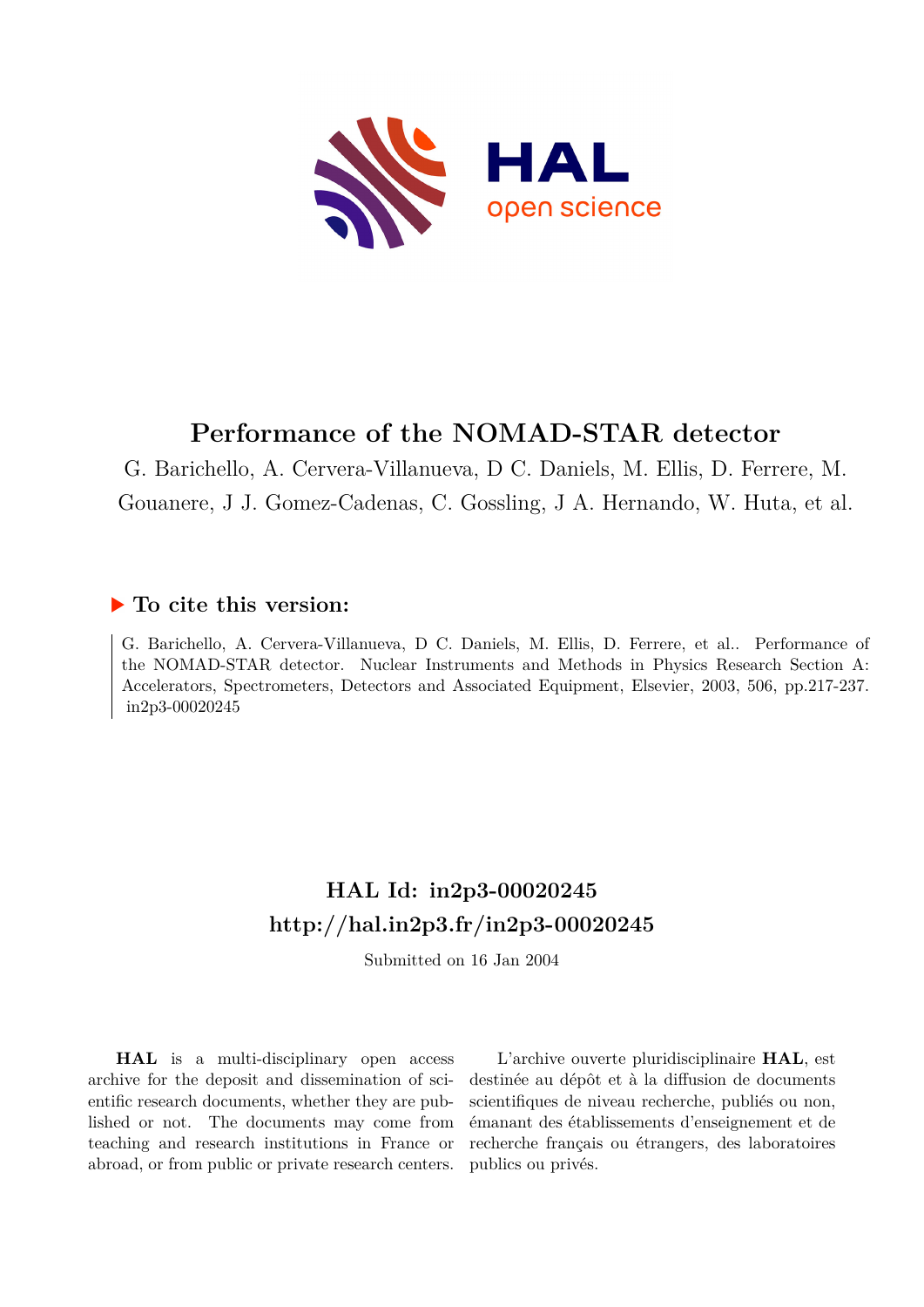### EUROPEAN ORGANIZATION FOR NUCLEAR RESEARCH

CERN-EP/2003-017 March 31, 2003

## Performance of the NOMAD-STAR detector.

G. Darichello<sup>-</sup>, A. Cervera-Villanueva<sup>-, S.</sup>, D.C. Daniels<sup>-</sup>, E. do Couto e Silva<sup>-, -</sup>, M. Ellis<sup>-, -</sup>,

D. Ferrere<sup>31</sup>, J.J. Gomez-Cadenas<sup>31</sup>, C. Gossling<sup>7</sup>, M. Gouanere<sup>9</sup>, J.A. Hernando<sup>32</sup>, W. Huta ,

J. NOKKONEN<sup>57</sup>, V.E. Nuznetsov<sup>5757</sup>, L. Linssen , B. Lisowski<sup>77</sup>, J. Long , A. Lupi<sup>17</sup>, O. Runoifsson ,

 $B$ . Schmidt $\mathcal{V}^{\mathcal{P}}$ , F.J.P. Soler $\mathcal{V}^{\mathcal{P}}$  D. Steele $\mathcal{P}$ , M. Supcevic , G. Vidal-Sitjes , M. Veltri .

### Abstract

The NOMAD-STAR detector is a silicon vertex detector installed in the NOMAD spectrometer at the CERN SPS neutrino beam. It consists of four layers of a passive boron carbide target with a total mass of 45 kg and five layers of 600 single sided silicon microstrip detectors covering a total area of 1.14 m  $\,$  . About 11,500  $\nu_{\mu}$  charged current interactions were reconstructed in the nuuclal volume of NOMAD-STAR from the neutrino run in 1998. The potential use of silicon detectors for  $\nu_{\mu}(\nu_{e}) \leftrightarrow \nu_{\tau}$  oscillations depends on the observation of the  $\tau$  candidates by the experimental signature of a large impact parameter, in the case of the one prong decay of the  $\tau$ , or a double vertex, in the case of the three prong decay. The main aim of NOMAD-STAR is to measure the impact parameter and vertex distributions of charged current interactions, which constitute the main backgrounds for the oscillation signals, to understand the signicance of a potential signal in a future experiment. The present paper describes the experience gained in the operation of this silicon vertex detector, and the performance achieved with it. PACS: 13.15.+g; 14.60.Lm; 14.60.Pq; 29.40.Gx; 29.40.Wk

Keywords Neutrino physics; Silicon microstrip detectors.

- a. University of Padova, Padova, Italy.
- b. CERN, Geneva, Switzerland.
- c. IFIC, Universidad de Valencia, Spain.
- d. Harvard University, Cambridge, MA, USA.
- e. University of Sydney, Sydney, Australia.
- $f$  . Doctor music University, Dortmund, Germany.
- g. LAPP, Annecy, France.
- h. Joint Institute for Nuclear Research, Dubna, Russia.
- i. University of Urbino, Urbino, and INFN, Florence, Italy.
- j. University of Lausanne, Lausanne, Switzerland.
- k. Rudjer Boskovic Institute, Zagreb, Croatia.

Submitted to Nuclear Instrumentation and Methods.

<sup>&</sup>lt;sup>1</sup>Now at Stanford Linear Accelerator Center, USA.

 $2$ Now at Rutherford Appleton Laboratory, UK.

<sup>&</sup>lt;sup>3</sup>Now at the Université de Genève, Geneva, Switzerland.

<sup>4</sup>Now at Universidad de Santiago de Compostela, Spain.

<sup>&</sup>lt;sup>5</sup>Now at Helsinki Institute of Physics, Finland

<sup>&</sup>lt;sup>6</sup>Now at Fermi National Laboratory, USA.

 $7$ On leave of absence from Institute of Electron Technology, Warsaw, Poland.

<sup>8</sup>Now at University of Glasgow, Glasgow, UK.

<sup>&</sup>lt;sup>9</sup>Now at CERN, Geneva, Switzerland.

 $10$ Now at the University of Glasgow and Rutherford Appleton Laboratory.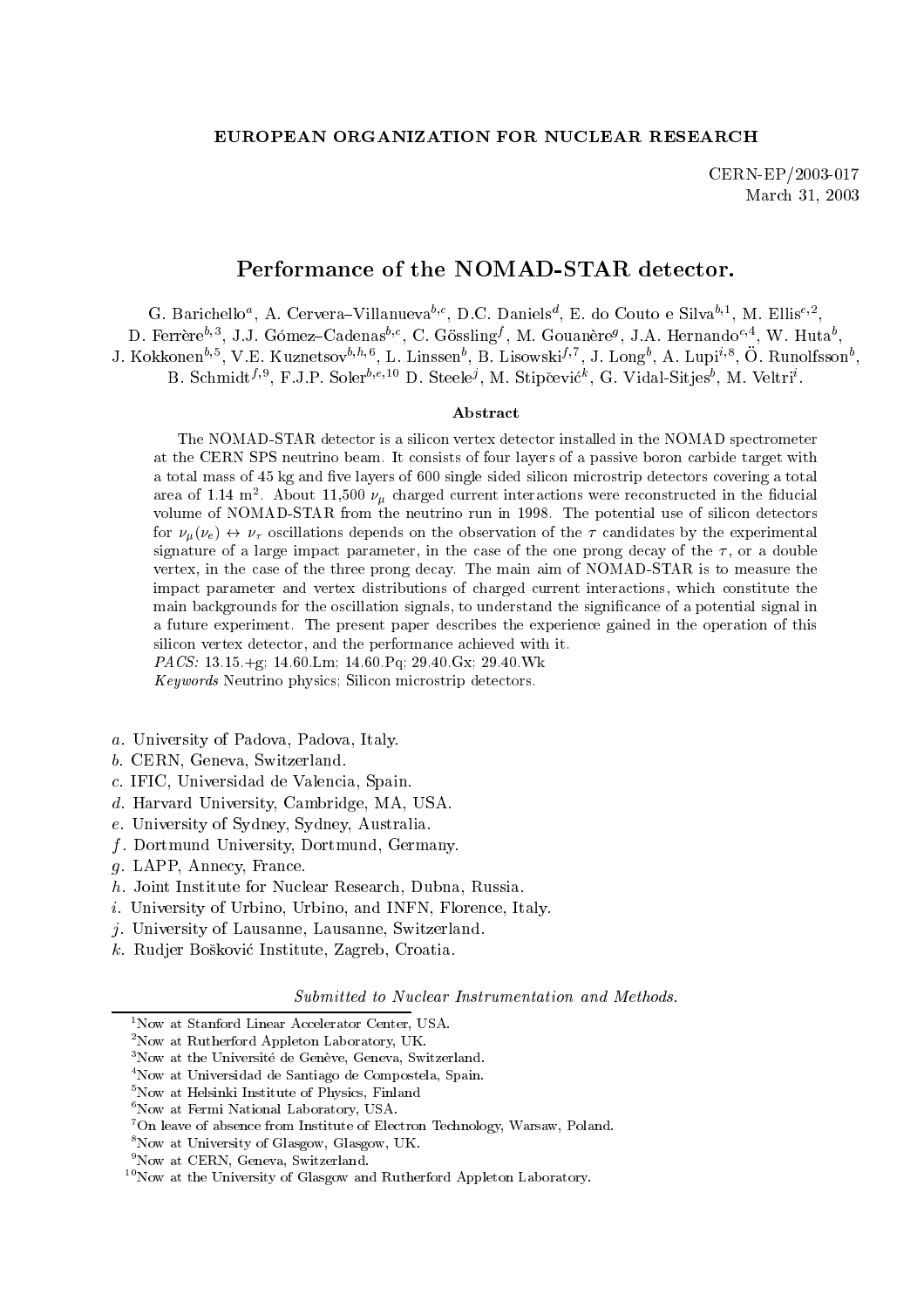## 1 Introduction

There now exists strong evidence for neutrino oscillations from atmospheric neutrinos  $[1, 2, 3, 4]$ , which can be interpreted as  $\mu$  ,  $\tau$  , and from solar neutrinos from solar neutrinos [5, 8, 8, 9, 10, 11], with  $\tau$ the estimate experiment in the most assumed the most plant plant in the most control of the most plant of the mos baseline accelerator and reactor experiments [13, 14, 15, 16, 17]. In addition, two experiments at the short baseline CERN SPS beam, CHORUS and NOMAD [18, 19], have been searching for the exclusive (e)  $\mu$  , and the model notice for the cosmological cosmologically setting limits in the cosmologically  $\mu$ relevant high  $\Delta m$ - region of phase-space [20, 21]. CHORUS distinguishes the  $\nu_{\tau}$  from the background of interactions by identifying the kink from the short-lived decay inside an emulsion target (a topological search), while NOMAD identifies the  $\tau$  decay by its kinematical signature inside a light drift chamber target. For a recent and comprehensive review of neutrino oscillations, see [22].

 $\sim$  Proposals have been made for a function (e)  $\sim$  (e)  $\sim$  (e)  $\sim$  appearance experiment containing a large  $\sim$ surface silicon tracker with a passive target [23] or with an emulsion target [24, 25]. The signature of a potential interaction needed to separate it from the large background of charged current (CC) events relies on the relatively long lifetime of the  $\tau$  candidate ( $c\tau = 86.93 \mu m$ ), which results in an impact parameter distribution (see Fig 1) that is wider on average than the impact parameter distribution of a stribution of the impact parameter (d) is determined as the projection of the impact of the i closest approach of the  $\mu$  -from a  $\nu_{\mu}$  CC interaction (or the decay track from the one-prong decay of a in the case of a CC interaction) to the vertex produced by the remaining hadronic jet. In the case of a three prong decay of the  $\tau$  (for example, a decay to three pions), the most significant signature for the selection of the  $\tau$  candidates is the observation of a double vertex consistent with the  $\tau$  lifetime.



Figure 1: Definition of the impact parameter.

The fully electronic signal from the silicon detector is particularly well suited for a neutrino factory environment [26, 27, 28] because of the high event rate. In addition, other short-lived particles, such as charm particles from neutrino interactions, could be identified.

To understand the capabilities of a silicon detector in a neutrino experiment, a prototype of an instrumented Silicon TARget (NOMAD-STAR) was installed in NOMAD at the CERN SPS at the beginning of 1997 and it was operational until the end of the NOMAD 1998 run. NOMAD-STAR was installed upstream of the first NOMAD drift chamber  $[19, 29]$  (see Fig. 2).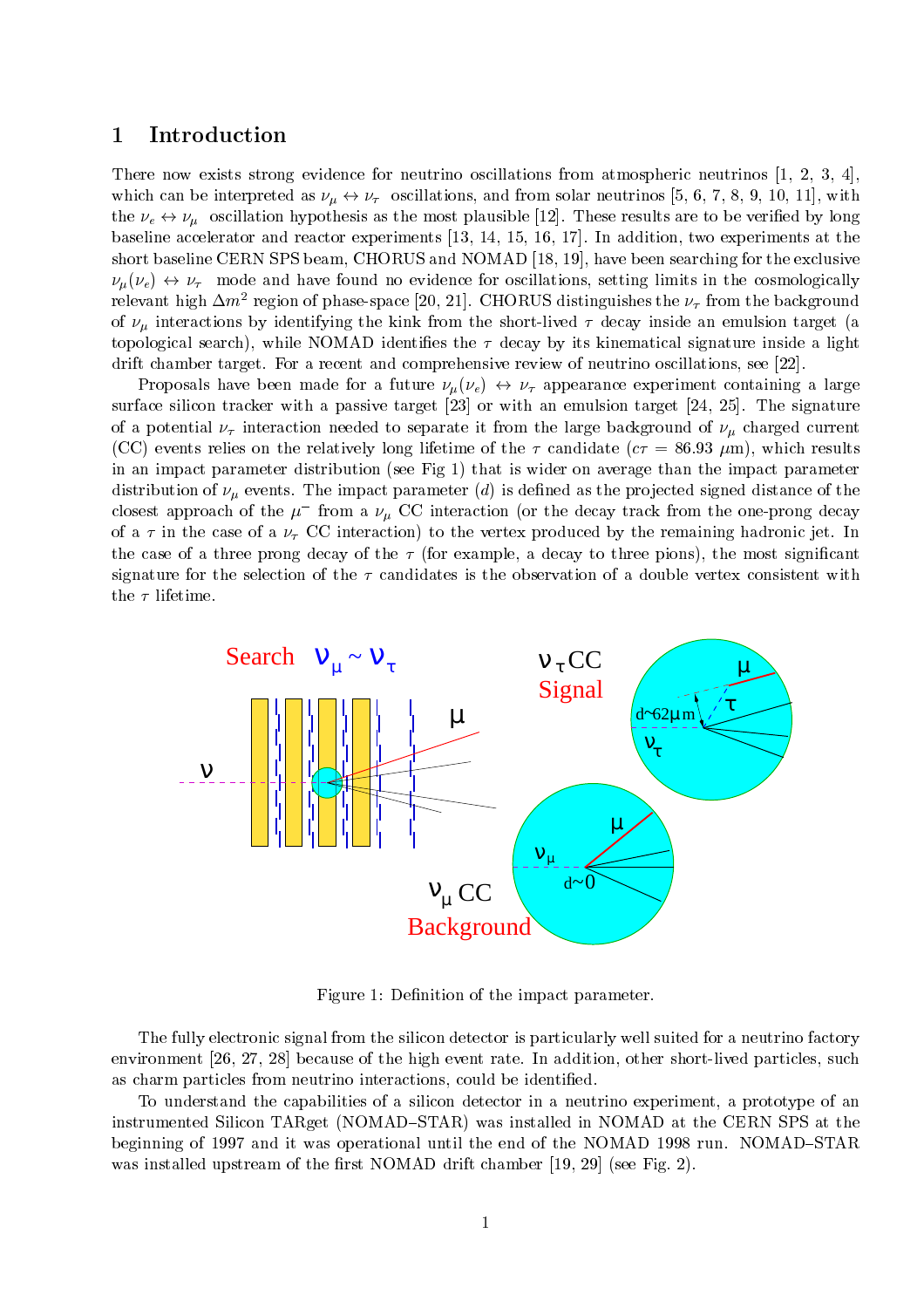

Figure 2: The NOMAD detector with the Silicon TARget (NOMAD–STAR).

NOMAD-STAR consists of four layers of boron carbide  $(B_4C)$  with a total mass of 45 kg, interleaved with five layers of single-sided silicon microstrip detectors<sup>11</sup> (see Fig. 3). Boron carbide provides the best compromise between  $\rm nign$  density (  $\rho =$  2.49 g/cm $^{\circ}$  ) and long radiation length (  $\rm A_0 =$  21.7 cm) for low Z materials.

The ve layers of silicon detectors have an active surface of 1.14 m2 . Each layer consists of 10 overlapping ladders, with 12 silicon microstrip detectors per ladder, read out by low-noise VA1 chips - . Each of the ladders are 72 cm long, and, to our knowledge, are the longest silicon ladders built to date. There are 5 chips to a ladder and there are two ladders for each repeater board connected to the mother-board. The detectors are single-sided strip detectors with thickness  $300 \mu m$ , dimensions 33.5 mm - 59.9mm, and with strip and readout pitches of 25 m and 50 m, respectively. There are 641 possible readout strips but only 640 of them are actually read out. That constitutes 6,400 channels per layer, which is a total of 32,000 readout channels for the whole detector. The readout strips are parallel to the NOMAD magnetic field  $(x \text{ axis})$  and provide information on the  $y$  projection of the track. The detectors are AC coupled, FOXFET biased [31] and passivated with silicon oxide. The performance of the silicon ladders has been described in [32], where a beam of pions with momenta higher than 100 GeV/c was used to determine that the point resolution of a ladder of 12 detectors is about 5  $\mu$ m. A detailed description of the NOMAD-STAR detector and its construction can be found in reference [33].

The present paper describes the experience gained in the operation of NOMAD-STAR and the measured performance of the detector. Section 2 describes the data collected during the operation of NOMAD-STAR, section 3 describes the pedestal and noise performance of the silicon ladders, section 4 shows the optimisation of the hit-finding efficiency for each of the NOMAD-STAR ladders, section 5

<sup>&</sup>lt;sup>11</sup>Manufactured by Hamamatsu Photonics, Japan.

<sup>12</sup>A commercial version of the Viking chip [30]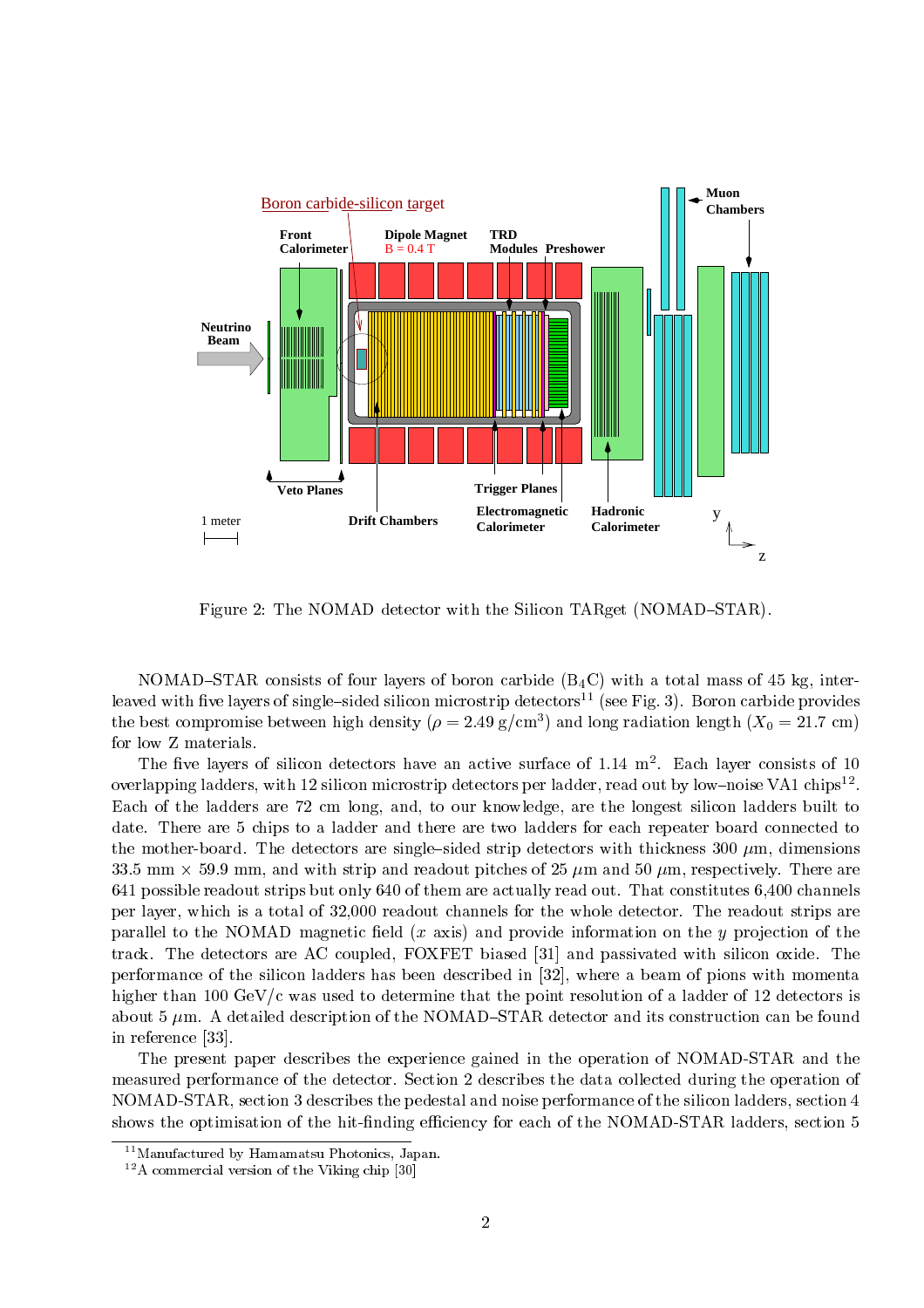

Figure 3: Side view of the silicon target, showing the four boron carbide and five silicon layers (comprising ten staggered ladders each), along with the veto and trigger scintillators. The neutrino beam enters from the left. Each silicon ladder is represented by the silicon sensor and the four carbon bre rods that comprise the supporting backbone, all enclosed in the aluminium casing.

describes the track reconstruction procedures and the results obtained, while sections 6 and 7 will show the vertex resolution and final impact parameter distribution achieved with NOMAD-STAR.

### $\overline{2}$ Data

### 2.1Monte Carlo

## 2.1.1 Geometry

The detector components of NOMAD-STAR falling in the fiducial volume are implemented in detail in the GEANT 3.21 [34] description of the detector. See Fig. 3 for a diagram, with a full description of the detector in Ref. [33]. The 600 silicon detectors are positioned individually in the volume, as are the carbon fibre pieces and insulating kapton layer (on which the silicon detectors rest) comprising the ladder support. Aluminium covers, placed in front and behind each silicon layer, have also been implemented and so have the scintillators for the veto and trigger system.

The individual elements are all placed in their nominal positions relative to each other, except for the silicon detectors, whose positions are smeared according to distributions obtained from the detector alignment procedure [35, 36]. The position of NOMAD–STAR with respect to the NOMAD frame-of-reference has been determined by an optical survey after the installation of NOMAD-STAR in NOMAD [33].

## 2.1.2 Hit reconstruction and charge sharing model

Only those hits passing through the active areas of the silicon detectors are recorded, after which the detector response is simulated in a process called the "digitisation". In the case of NOMAD-STAR,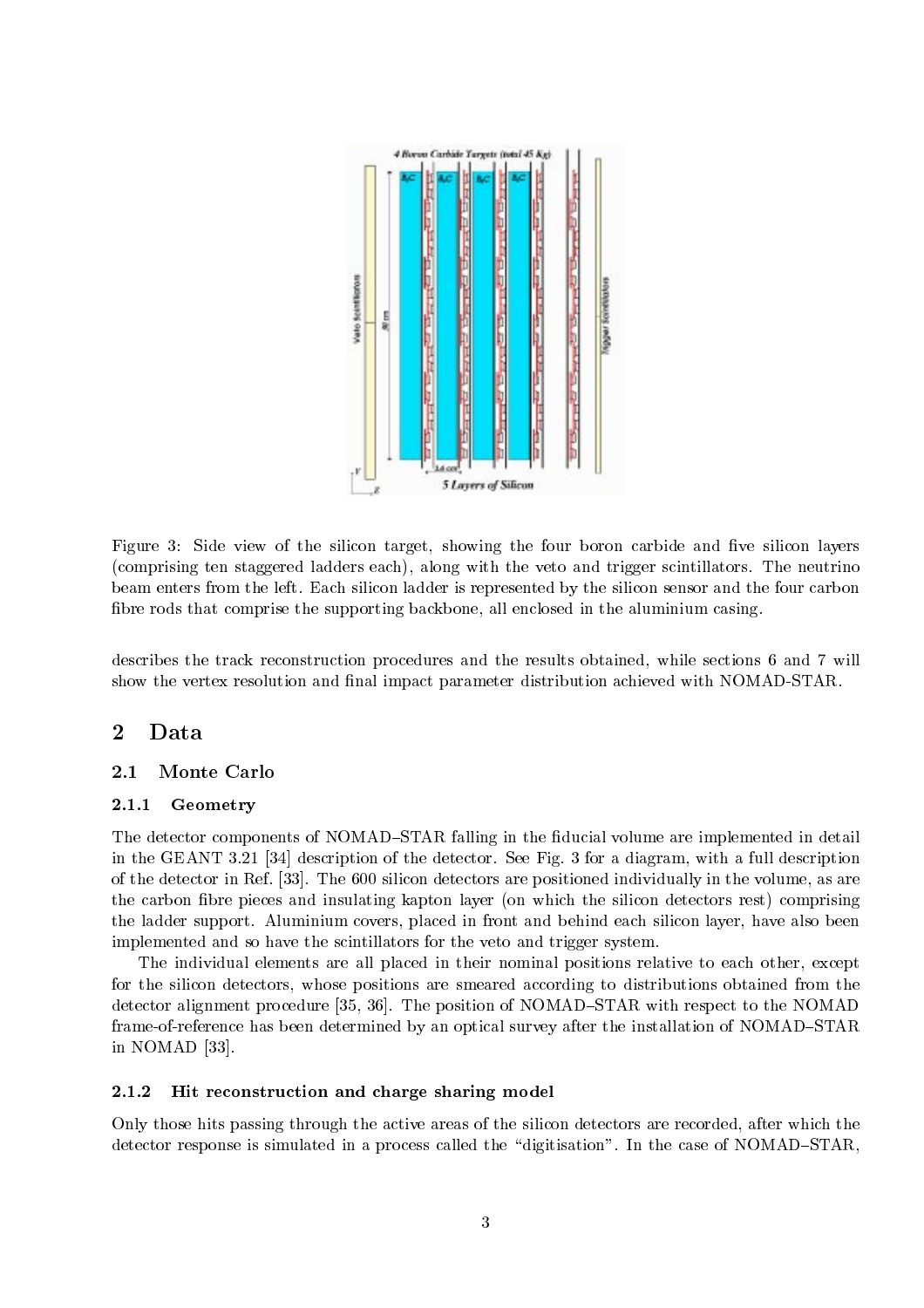the charge recorded by the analog-to-digital converters (ADCs) for each strip is simulated. The charge is expressed in ADC units, with one ADC unit corresponding to approximately 250 e .

The digitisation algorithm is based on data obtained from test-beam experiments of silicon module prototypes [32] and from muons passing through NOMAD-STAR during the data-taking. The total charge deposited by a charged particle traversing the detector follows a Landau distribution with a peak-value of approximately 100 ADC counts above pedestal. The charge is shared amongst several readout strips, taking into account the interstrip and backplane capacitances according to "Algorithm C" of Ref. [32]. Instead of a strip retaining all the charge deposited on it, it was found that 17% of the charge is passed onto each neighbouring strip with 5% of this charge being lost to the backplane  $t$  infough capacitive coupling  $\cdot$  . It is assumed that for the readout strips the capacitive coupling to the amplifiers is much larger than that to the backplane and that the floating strips retain no charge in the end. In addition, the strips are smeared with the noise, which has a Gaussian distribution, centered at zero and assumed to have a standard deviation of 6 ADC counts. The common-mode noise (see sub-section 3.2) is not simulated.

In the first step of the charge sharing model, the total deposited charge is shared between the nearest readout and floating strips, the charge split in proportion to the distance of the hit from the strips. In the next step, 70 % of the charge on the readout strip is read out, while 15 % goes to each of the neighbouring floating strips (in addition to the charge retained by the floating strip). Of the charge on a floating strip,  $5\%$  of the charge passes to the backplane and is lost, with the rest of the charge distributed evenly between the two neighbouring readout strips (47.5% each strip). This step is repeated until the contribution to the readout charge is negligible, in practice eight times. The total charge which is read out is the sum of the readout charges for that strip for the eight steps.

### 2.1.3 **Beam Monte Carlo**

The NOMAD neutrino beam simulation package NUBEAM [37] was used to determine the flux and average energies of the four species of neutrinos passing through NOMAD STAR . These are in the stars of  $\mu$  ,  $\mu$  , e and e , with a negligible contribution from [38, 39]. The beam simulation is based on GEANT 3.21 [34] with the hadronic component reweighted by the stand-alone implementation of FLUKA [40] corrected by results from the SPY experiment [41]. The detector was placed deliberately below the centre point of the NOMAD drift chambers so that the beam would pass through the centre of NOMAD-STAR (the neutrino beam forms an angle of 42 mrad with respect to the horizontal z-axis of NOMAD). The concentration and average energy of the neutrino species are shown in table 1 and the predicted spectra in NOMAD-STAR are shown in Fig. 4.

| Neutrino | Average Energy (GeV) | Concentration $(\%)$ |
|----------|----------------------|----------------------|
|          | 30.60                | 94.12                |
|          | 19.83                | 5.02                 |
|          | 42.18                | 0.69                 |
|          | 31 11                |                      |

Table 1: NUBEAM predictions for the NOMAD-STAR target.

### $2.1.4$ Monte Carlo Statistics

The NUBEAM program described above is used to determine the beam spectra and composition to be used as an input for NEGLIB, the NOMAD event generator based on LEPTO 6.1 [42] and JETSET 7.4

<sup>&</sup>lt;sup>13</sup>In Ref. [32] there is an error and  $\epsilon$  and  $\epsilon_b$  should be reversed. It should read  $\epsilon = 0.172$  and  $\epsilon_b = 0.052$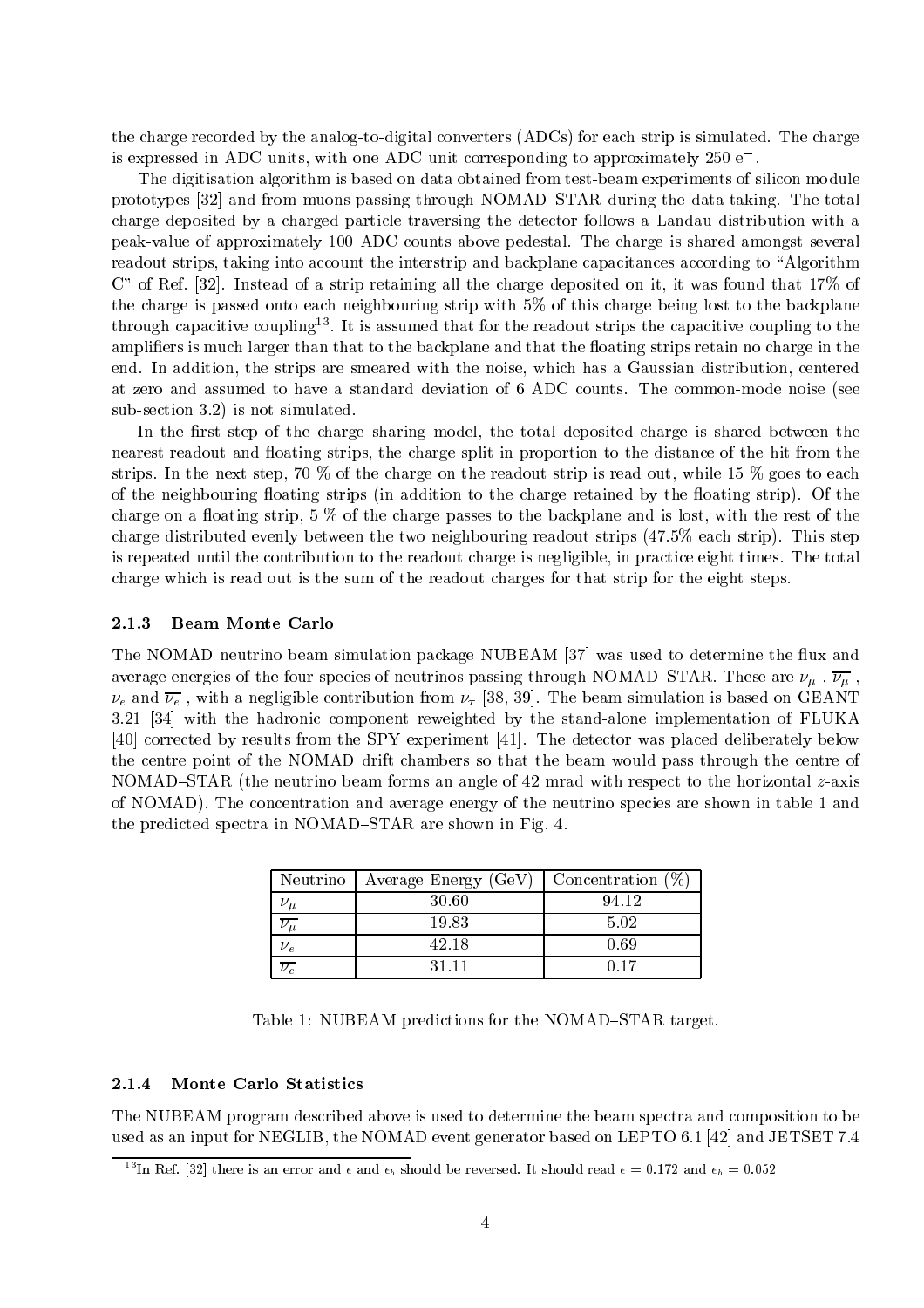

Figure 4: The neutrino spectra of , , e and e at NOMAD{STAR as predicted by NUBEAM.

[43] that simulates the neutrino events in the NOMAD-STAR volume. The NOMAD-STAR GEANT simulation is included in the overall GENOM program that is the GEANT description of the whole  $\alpha$  . A total of  $\alpha$  of  $\alpha$  of  $\alpha$  of  $\alpha$  of  $\alpha$  and the current  $\alpha$  of  $\alpha$  . These will be will be with  $\alpha$  or  $\alpha$ used for comparisons to data throughout this paper.

### 2.2Data acquired

## 2.2.1 Running conditions

NOMAD-STAR took data continuously during the 1997 and 1998 SPS neutrino runs at CERN. The the logic was formed by the logic condition V8 - V8 - List where V8 - The logical OR of signals was completed from two scintillators in front of the target in anticolemental  $\gamma$  is the ORV in anticolement in  $\gamma$ downstream of the target,  $\overline{V_8}$  is the signal from the central NOMAD veto also in anticoincidence and  $T_1$  is the signal from the first of the two NOMAD trigger scintillator planes [33, 44]. A total of 13 CAEN VME V550 flash ADC modules, with 10 bit resolution, operating at 1 MHz clock rate, were used to read out the 32,000 strips. Each of the 25 ADC channels (2 channels per module) used serial multiplexing to read out its corresponding 1280 strips. The sensors had a 60 V reverse-bias voltage and these were read out by the VA1 chips with a shaping time of 3  $\mu$ s. The ADC integration time was 1  $\mu$ s, so each ADC read out all the channels in a time of 1.3 ms. The timing signals of the V550 modules were controlled by a CAEN V551B sequencer. The pedestals were calculated online prior to a data run and subsequently subtracted inside the ADC modules with the zeros suppressed. The data transfer from the 13 VME V550 modules to a central CPU took approximately 10 ms.

There were two neutrino spills in each 14.4 s SPS cycle. Each spill was approximately 5 ms wide, separated by a 2.4 sinterval to allow for the 2.0 s spill used for the SPS test-beams (known as the "flat-top"). Since the NOMAD-STAR readout was so long, a special busy logic formed in a dedicated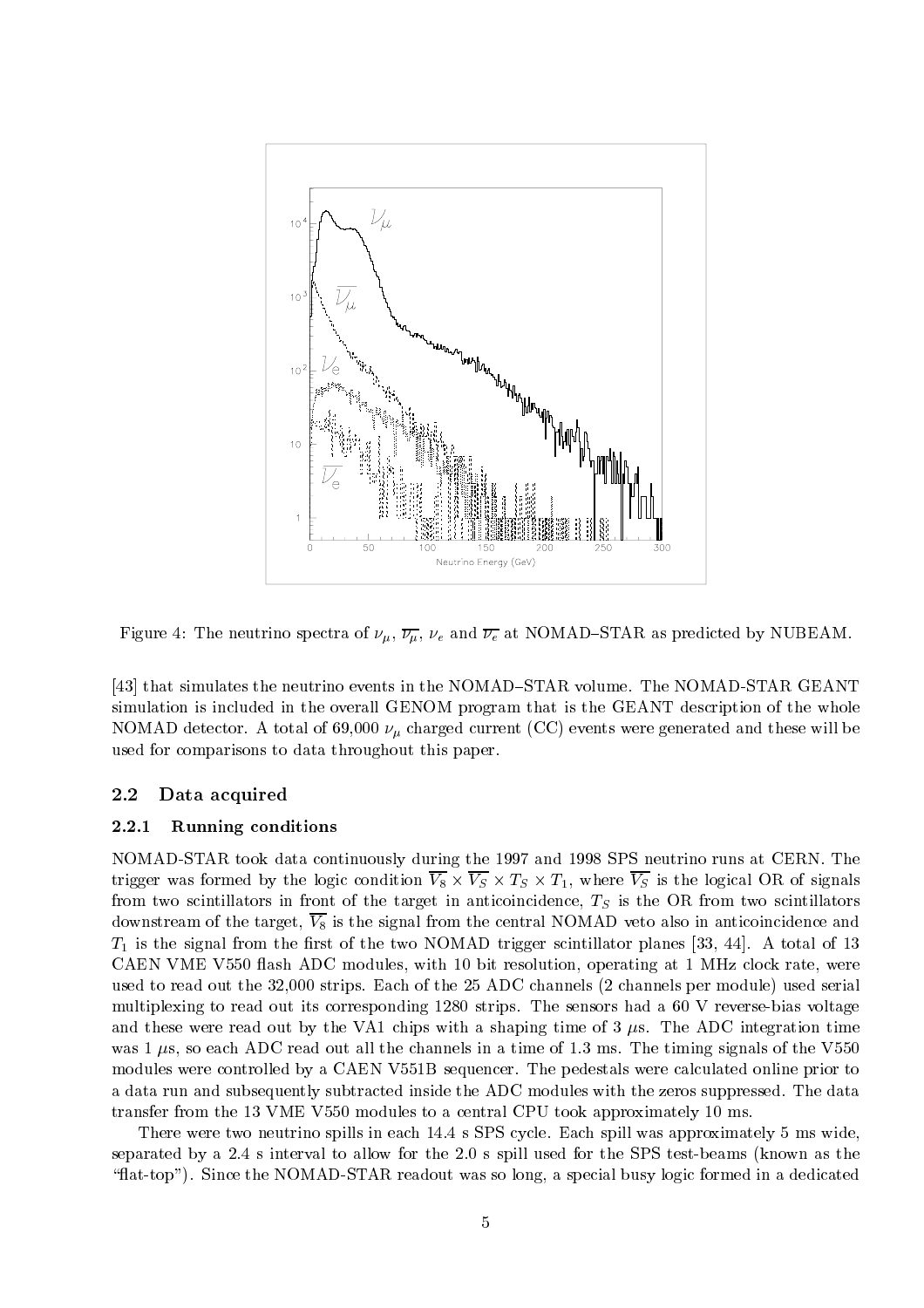electronics module was used to inhibit a second NOMAD-STAR trigger for each neutrino spill. During the normal neutrino running period, the trigger rate was measured to be  $(0.33 \pm 0.07)/10^{13}$  protons on target  $(pot)$ . The livetime is defined as the fraction of time that a NOMAD-STAR trigger is not  $\cdots$  . This is a complete when an actual V8  $\cdots$  V8  $\cdots$  = 1  $\cdots$  . This was measured with dedicated scalers to be  $(59\pm5)\%$ . During the 1998 run, there were two periods when the SPS ran with negative particle focusing in the West Area Neutrino Facility (WANF), causing a predominantly  $\overline{\nu_{\mu}}$ beam. The rate during these running periods was  $(0.17 \pm 0.07)/10^{13}$  pot with a livetime of  $(75 \pm 5)\%$ . A timing problem of the trigger logic in 1997 also reduced the trigger rate for the standard positive focused  $\nu_{\mu}$  beam down to (0.17  $\pm$  0.07)/ 10<sup>-5</sup> pot during the data taking of that year. An additional trigger made of the components  $\{0, \ldots, 0\}$  ,  $\equiv 0$  , also used the select muons passing parameter  $\Theta$  , and we have NOMAD-STAR during the SPS flat-top.

### 2.2.2 Event filter

As mentioned previously, a timing problem of the trigger logic in 1997 significantly reduced the rate of good events in the 1997 run. The relative timing of the coincidence signals for triggering was offset so there was only a small effective area of the trigger scintillators that remained active. Out of a total number of 98,858 NOMAD-STAR events triggered, only 998 events were good events in the NOMAD-STAR fiducial volume [45]. In addition, since the trigger was biased towards one edge of the fiducial volume it was difficult to obtain proper efficiency measurements. For this reason, this data sample will not be used any further.

The main data sample comes from the 1998 run. A total of  $423.249$  NOMAD-STAR triggers were recorded throughout the year. The great majority of these triggers are caused by interactions in the vicinity of the NOMAD-STAR volume (for example, the coil of the NOMAD magnet and in two additional targets made of aluminium and carbon situated beneath NOMAD-STAR). A filter was developed to pre-select valid NOMAD-STAR events. These were subdivided into three categories:

- NOMAD-STAR vertex events, where a primary vertex is reconstructed in the NOMAD-STAR volume from silicon hits (11,528 events);
- NOMAD-STAR track events, which are events that do not pass the NOMAD-STAR vertex criteria but have at least one reconstructed NOMAD-STAR track  $(29,442 \text{ events});$
- DC vertex events, which are events that do not pass the two previous criteria but have a reconstructed vertex in the NOMAD-STAR fiducial volume from the reconstruction of drift chamber (DC) tracks (4,600 events). These vertices are due to tracks that have not triggered the NOMAD-STAR trigger scintillators (either escaping on the edges or due to scintillator inefficiencies) or to misreconstructed vertices from the DC into NOMAD-STAR.

From the Monte Carlo samples, it was shown that  $100\%$  of neutrino interactions in NOMAD STAR that produce a valid NOMAD-STAR trigger were accepted by these three criteria. In practice, only the 11,528 events in the first category (NOMAD–STAR vertex events) are used for any analysis since silicon hits are needed to measure the performance of the NOMAD-STAR detector.

## 3 Pedestals and Noise

### 3.1Pedestals

The numbering scheme for the NOMAD-STAR silicon layers adhered to in this paper will be the following. The layers are numbered 1-5 with layer 1 the furthest upstream andlayer 5 next to the drift chambers. Each silicon layer contains 10 ladders, ladder 1 being the bottom-most ladder, and 5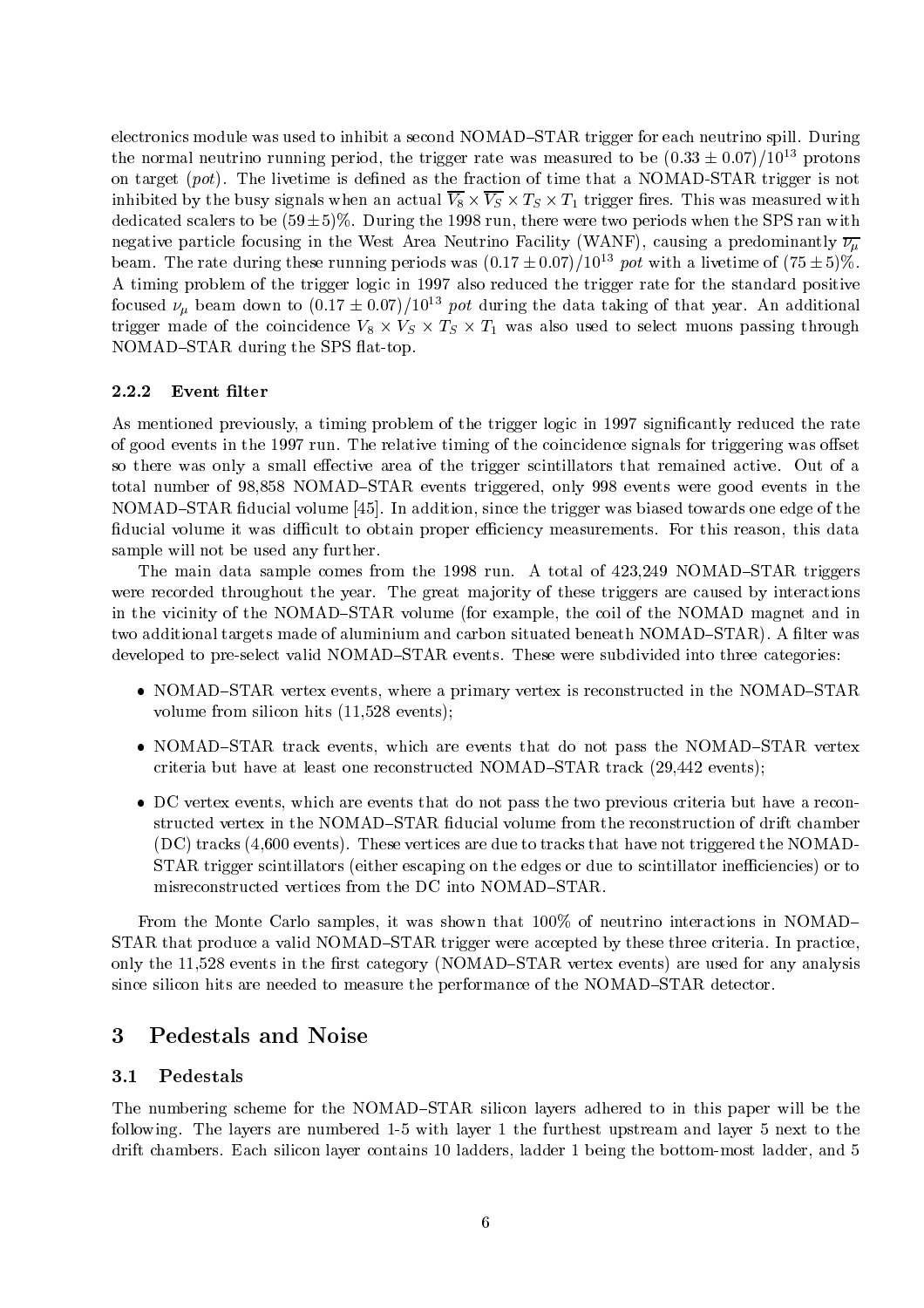electronics chips per ladder, chip 1 being the bottom-most. Although each chip has 128 channels, all the  $640$  channels on a ladder are numbered consecutively, again with channel 1 at the bottom.  $\mathcal{L}_{\mathcal{A}}$  the  $\mathcal{A}_{\mathcal{A}}$  channels are channels as  $\mathcal{L}_{\mathcal{A}}$  channels as  $\mathcal{L}_{\mathcal{A}}$ electronics of the control chips per ona a casar a c ladder, complete and ladder chip are numbered||<br>|-<br>|<br>|<br>| beingthe control consecutively, again with channel bottom-most. Although each chip has 128 channels,|<br>|<br>| e<br>C<br>C<br>C the control bottom.f<br>F

In order to make the pedestal file for the following run, 2600 pedestal calibration events are required the order of 10-20 calibration events are recorded using pulsed triggers during each calibration cycle. calibration cycle of the beam, i.e. during the approximately 12 s of no beam of the full 14.4 s cycle. Of pedestal file for a run is compiled using data from the previous run. The data is taken during the level on the channels is typically of the order of 200-400 ADC counts, depending on the channel. The the order of 10-20calibration complete of the beam, i.e., i.e., i.e., i.e., i.e., i.e., i.e., i.e., i.e., i.e., i.e., i.e., i.e., i.e., i.e., i.e., i.e., i.e., i.e., i.e., i.e., i.e., i.e., i.e., i.e., i.e., i.e., i.e., i.e., i.e., i.e., i. pedestallevel i se The pedestals are the average values of the channels read out when there is no signal. This base-The pedestal data is always stored in a database and then used by the V550 ADC to automatically The pedestal data is always a pedestal data is always a pedestal data is always a pedestal data is always a pe The pedestals are the average are the average are the average are the average are the average are the average are the contract of the average of the contract of the average of the contract of the contract of the contract o onthe contract of the contract of the contract of the contract of the contract of the contract of the contract of the contract of the contract of the contract of the contract of the contract of the contract of the contract o lethe control channels for pedestalss<br>Frans the control calibration eventsrun di k pedestal is is compiled typically from the stored le stored $\ddotsc$  during the approximately for values using are recorded using pulsed triggers during eachthe control in.<br>.<br>. a anala anala anala anala anala anala anala anala anala anala anala anala anala anala anala anala anala anala a of signals. followingdata dan masar data personality of the control of the control of the control of the control of the control of the control of the control of the control of the control of the control of the control of the control of the control of the con the of from channels2<br>200-200-200 Therefore, run, and the previous2<br>26 the contract of the contract of the contract of the contract of the contract of the contract of the contract o .<br>.<br>. read<br>C 1<br>12<br>12<br>12 used pedestal out the counts, s of run..<br>When pedestal-subtractedi<br>China<br>China<br>China<br>China<br>China<br>China<br>China<br>China<br>China<br>China<br>China<br>China<br>China<br>China<br>China<br>China<br>China<br>China<br>China<br>China<br>China<br>China<br>China<br>China<br>China<br>China<br>China<br>China<br>China<br>China<br>China<br>China<br>China<br>China<br>Ch nothe contract of the contract of the contract of the contract of the contract of the contract of the contract of the contract of the contract of the contract of the contract of the contract of the contract of the contract o beamdepending to the control of the control of the control of the control of the control of the control of the control of the control of the control of the control of the control of the control of the control of the control of calibration called a control of a The there.<br>5<br>5<br>5<br>5 of the fulldata dan sebagai kecamatan dan kecamatan dan kecamatan dan dikenali dan dan dikenali dan dikenali dan dikenali is)<br>Co l<br>d .<br>.<br>. events is signal.calibration called the called control. taken di secara di secara di secara di secara di secara di secara di secara di secara di secara di secara di s the contract of the contract of the contract of the contract of the contract of the contract of the contract of the contract of the contract of the contract of the contract of the contract of the contract of the contract o to a utomatically defined as a contract of a second contract of a second contract of a second contract of a second contract of a second contract of a second contract of a second contract of a second contract of a second co |<br>|<br>|<br>| data daerah di sebagai dan kali channel. are scycle.during the control of the control of the control of the control of the control of the control of the control of the control of the control of the control of the control of the control of the control of the control of the c This base required. for cycle. Thethe control of the control of the control of the control of the control of the control of the control of the control of the control of the control of the control of the control of the control of the control of the control Of

pedestals for a ladder is shown in Fig. 5. information from channels in which the pedestal-subtracted ADC was exactly zero (zero-suppression). channel is centered around zero in the absence of signal. In addition, the data acquisition rejected subtract the pedestals from the stored signals. The pedestals are characteristic to each ladder and were found to be very stable. An example of the pedestals for a ladder is shownThe pedestals are characteristicinformation from channelschannel Contractor c<br>Subtraction<br>Contraction In order to make iscentered in the contract of the contract of the contract of the contract of the contract of the contract of the contract of the contract of the contract of the contract of the contract of the contract of the contract of th .<br>.<br>.<br>. in zerowhich which contains the contact of the contact of the contact of the contact of the contact of the contact of the contact of the contact of the contact of the contact of the contact of the contact of the contact of the co in to in Fig.5.each and completed a completed and completed a completed a completed at the completed and completed at the completed at the completed at the completed at the completed at the complete at the complete at the complete at the thethe contract of the contract of the contract of the contract of the contract of the contract of the contract of the contract of the contract of the contract of the contract of the contract of the contract of the contract o pedestal-subtractedabsence and the contract of the contract of the contract of the contract of the contract of the contract of the contract of the contract of the contract of the contract of the contract of the contract of the contract of th ladder and were ofTherefore, the pedestal-subtracted data for each signal. found In)<br>(<br>(<br>( addition, the contract of the contract of the contract of the contract of the contract of the contract of the contract of the contract of the contract of the contract of the contract of the contract of the contract of the to.<br>Was exactly contributed as be very stable. thedata dan kacamatan dan kacamatan dan kacamatan dan kacamatan dan kacamatan dan kacamatan dan kacamatan dan kaca zeroact and the contract of the contract of the contract of the contract of the contract of the contract of the contract of the contract of the contract of the contract of the contract of the contract of the contract of the co  $\ddot{a}$  (zero-suppression). rejectede<br>Feachers (1980)



Figure 5: The pedestals (in ADC counts) for the 640 channels of ladder 1 on layer 1. A channel-bychannel approach is used and the pedestals are recalculated for every run. channel and contained a Figures 2011 5: The pedestals (in ADCapproach and contact the contact of the contact of the contact of the contact of the contact of the contact of the contact of the contact of the contact of the contact of the contact of the contact of the contact of the co is usedand and and a the control of the control of the control of the control of the control of the control of the control of the control of the control of the control of the control of the control of the control of the control of the control pedestalscounts) is a country of the country of the country of the country of the country of the country of the country of the country of the country of the country of the country of the country of the country of the country of the for the arerecalculated at the contract of the contract of the contract of the contract of the contract of the contract of the contract of the contract of the contract of the contract of the contract of the contract of the contract o  $\ddot{\phantom{a}}$ channels in the contract of the contract of the contract of the contract of the contract of the contract of the contract of the contract of the contract of the contract of the contract of the contract of the contract of th for 2011<br>for 2011 of every ladder 1 run. on layer|<br>|<br>| Achannel-by-channel-by-channel-by-channel-by-channel-by-channel-by-channel-by-channel-by-channel-by-channel-by-

# 3.2 3.2Noise production Noiseproduction

RMS fluctuation of the read-out signal value around the base value, or pedestal, after common-mode on a day-by-day basis using data from muon events in the SPS flat-top. The noise is defined as the The noise is calculated independently from the procedure to calculate the pedestals. It is done off-line with 1 ADC count corresponding to approximately  $250 e^{-}$ noise (CMN) subtraction when there is no true signal. The noise is measured in units of ADC counts, with  $1.2\pm 0.00$  and  $1.2\pm 0.00$  and  $1.2\pm 0.00$ noise (CMN) subtraction when there is no true signal.RMS 
uctuation of the read-out signal valueonThe noise is calculated independentlyes and the control of the control of the control of the control of the control of the control of the control of the control of the control of the control of the control of the control of the control of the control of the c day<br> basis corresponding using data to fromapproximately and contained in the contact of the contact of the contact of the contact of the contact of the contact of the contact of the contact of the contact of the contact of the contact of the contact of the contact from the contract of the contract of the contract of the contract of the contract of the contract of the contract of the contract of the contract of the contract of the contract of the contract of the contract of the contr musika en Kanada (Kanada ya Kanada ya Kanada ya Kanada ya Kanada ya Kanada ya Kanada ya Kanada ya Kanada ya Ka the procedure of the procedure of the procedure of the procedure of the procedure of the procedure of the procedure of the procedure of the procedure of the procedure of the procedure of the procedure of the procedure of t around events2<br>250<br>2 the control of the control of the control of the control of the control of the control of the control of the control of the control of the control of the control of the control of the control of the control of the control in the The noise is measured in units of ADC counts,e<br>.<br>. baseto the contract of the contract of the contract of the contract of the contract of the contract of the contract of the contract of the contract of the contract of the contract of the contract of the contract of the contrac . SPScalculate the contract of the contract of the contract of the contract of the contract of the contract of the contract of the contract of the contract of the contract of the contract of the contract of the contract of the value, at-top. or the pedestal,pedast of the contract of the contract of the contract of the contract of the contract of the contract of the contract of the contract of the contract of the contract of the contract of the contract of the contract of the The noisefter over It is done o-line is dened common-modeastheway<br>C

or common, jump in the signal-level for all 128 channels on a chip for an event due to a common pick-up of noise. pick-upor common,For each event used to calculate the noise, the CMN is established first. The CMN is the average, For each event used to calculate the noise, the CMN of noise. jumpinternet control the signal-level forf<br>i |<br>|<br>| channels is established ons<br>and the contribution chip chip chi for rst.r<br>C The CMN is the average, the average, the average, the average, the average, the average, the average, the average, the average, the average, the average, the average, the average, the average, the average, the average, the event due toc<br>and contributed communication is a continued of the continued of the continued of the continued of the continued of the continued of the continued of the continued of the continued of the continued of the continued of the continued of the

chip: chip:The event-by-event CMN subtraction is performed according to the following procedure for each The event-by-eventC<br>P<br>P<br>P<br>P<br>P<br>P<br>P<br>P<br>P<br><br><br><br><br><br><br><br><br><br><br><br> subtraction is performed according tothe contract of the contract of the contract of the contract of the contract of the contract of the contract of the contract of the contract of the contract of the contract of the contract of the contract of the contract o following procedure fore<br>Februari

 $\bullet$ l the average pedestal-subtracted signal is calculated. the averagepedestal-subtracted signal is calculated,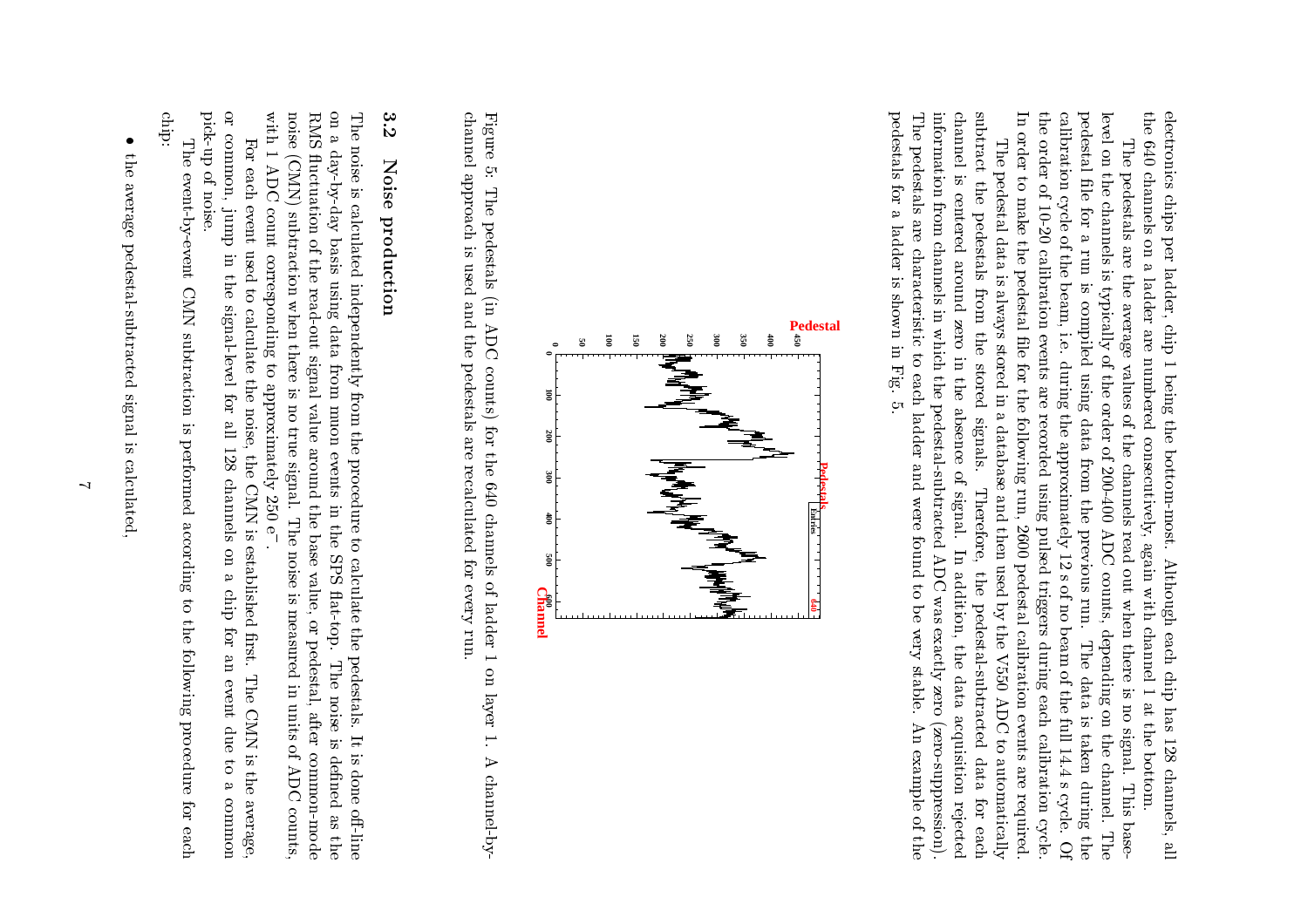- the root-mean-square (RMS) deviation around the CMN for all channels on the chip is calculated,
- only those channels for which the RMS deviation around the CMN is between 0.9 and 25 ADC counts are selected,
- the CMN per chip is recalculated, further selecting only those channels which have a signal value within three times the RMS from the chip mean,
- the CMN value is subtracted from the read-out signal value for all channels on the chip.

Once the CMN subtraction has been performed, the RMS noise is calculated using muon events as a trigger. All strips for which the read-out value is not within three times the RMS are excluded. This is to avoid using real hits due to muons in the noise calculations.

The procedure outlined above results in day-by-day noise files for each of the 32,000 channels, with the number of muon events per day used for these calculations ranging from approximately one hundred to a few thousand. The full 1998 neutrino run consists of 171 days but there are 9 days in which there was either no data or insufficient data to make good noise files.

#### 3.3Noise behaviour

The noise behaviour of NOMAD-STAR throughout the 1998 data-taking period was studied extensively  $[46, 47]$ . The total sample consists of 162 daily noise files over the 171 day data-taking period. The noise was mainly studied at the chip level (128 channels) since it was impractical to study the 32,000 channels individally. The chip noise was defined as  $\sqrt{\frac{1}{128} \sum_{i=1}^{128} N_i^2}$ , where  $N_i$  is the noise of the ith strip on the chip.

Most chips exhibited a very stable noise rate of approximately 6 ADC counts throughout the year. An example is shown in Fig. 6, showing the day-by-day noise of the chips from a stable ladder (day 1 corresponds to 2 April and day 171 to 19 September 1998).

However, there were other chips that showed more unstable noise behaviour, characterised by periods in which the noise increased gradually from the base-level to level-out at a higher noise value. Abrupt resetting of the noise level would occur when the detector was switched off for a few days, for example in the case of scheduled service interventions in NOMAD. An example is shown in Fig.7. It should be noted that at approximately day 140, the detector is only switched off for 7 hours and the noise-level is not completely reset. This suggests that the detector resets gradually after being switched off. All unstable chips showed the same general behaviour and three distinct periods can be identied. In April (up to day 25), the noise was fairly stable with only a slight increase, in May up to mid-June (days 28-70) there was a period of steady increase and from mid-June (day 70) the increase in the noise is more pronounced, reaching a plateau within 20 days. One can also conclude that the changes from day-to-day are small and that daily noise files are adequate.

It is interesting to note that all the chips from a ladder and individual channels in a chip showed mutually similar behaviour, apart from small peaks and ripples. This justifies the approach that the general noise behaviour can be determined at the ladder level. However, ladders connected to the same repeater card did not necessarily show similar behaviour. In summary, chips on 13 ladders (about a quarter of the total) showed the unstable noise behaviour clearly, although chips on up to a dozen further ladders showed some signs of this.

The distribution of RMS noise for the 250 chips during the whole data taking run in 1998 is shown in Fig.8 (left). The noise distribution is centered around 6 ADC counts with the full-width-half maximum value at approximately 1 count. This corresponds to about 1500 e . Since the thickness of the fully depleted region of the shicon detector is 300  $\mu$ m, one expects a signal of 25,000 e  $\,$  . Hence, the measured or signal-to-noise ratio  $(S/N)$  is approximately 17:1, in agreement with previous estimates [32] and measurements in the laboratory [33]. However, 49 chips showed this unstable behaviour, with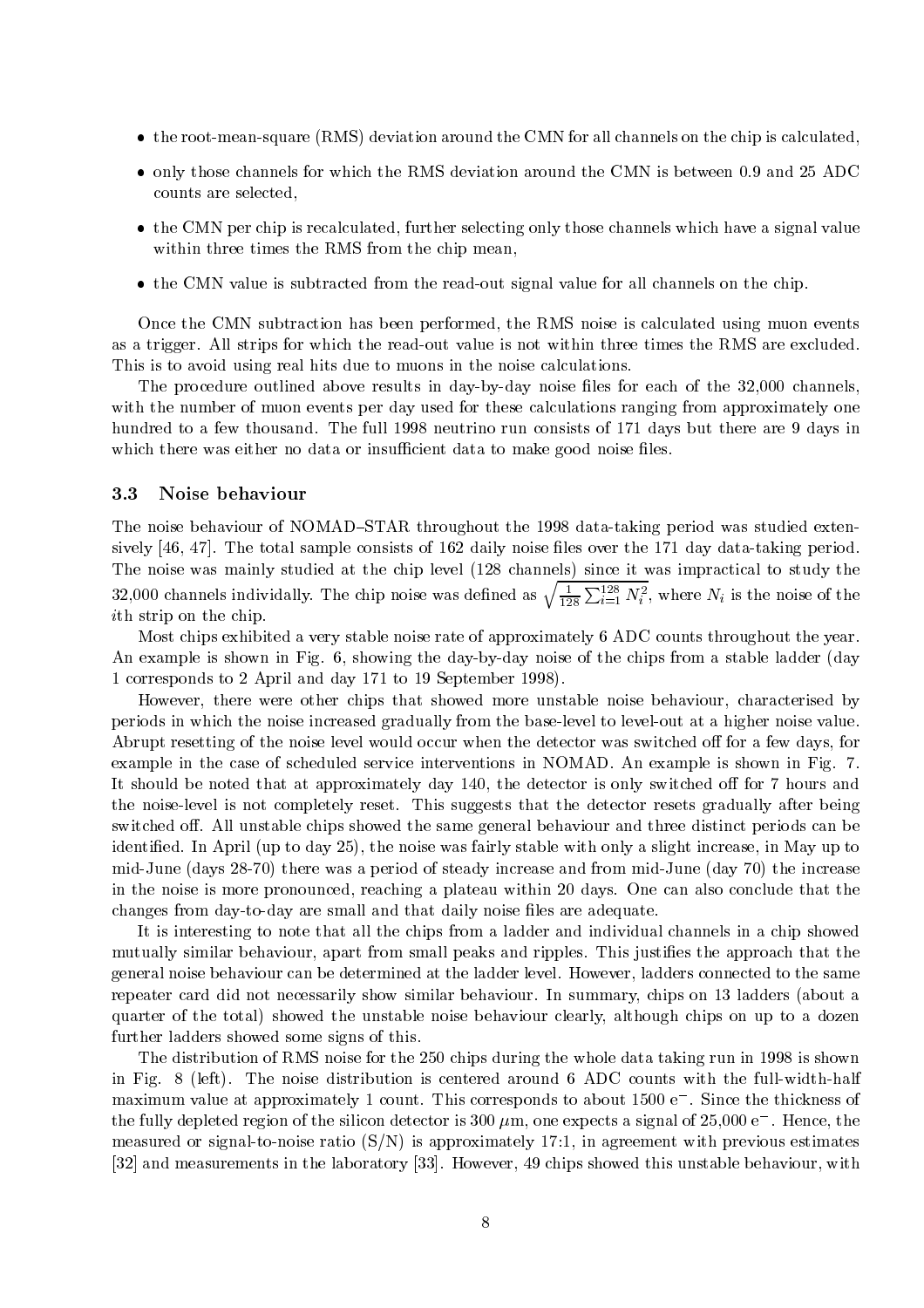

Figure 6: Chip noise evolution in time. The horizontal axis represents the days in the 1998 run from April to September 1998. The vertical axis shows the RMS ADC noise count for the chip. The gaps correspond to days with no data.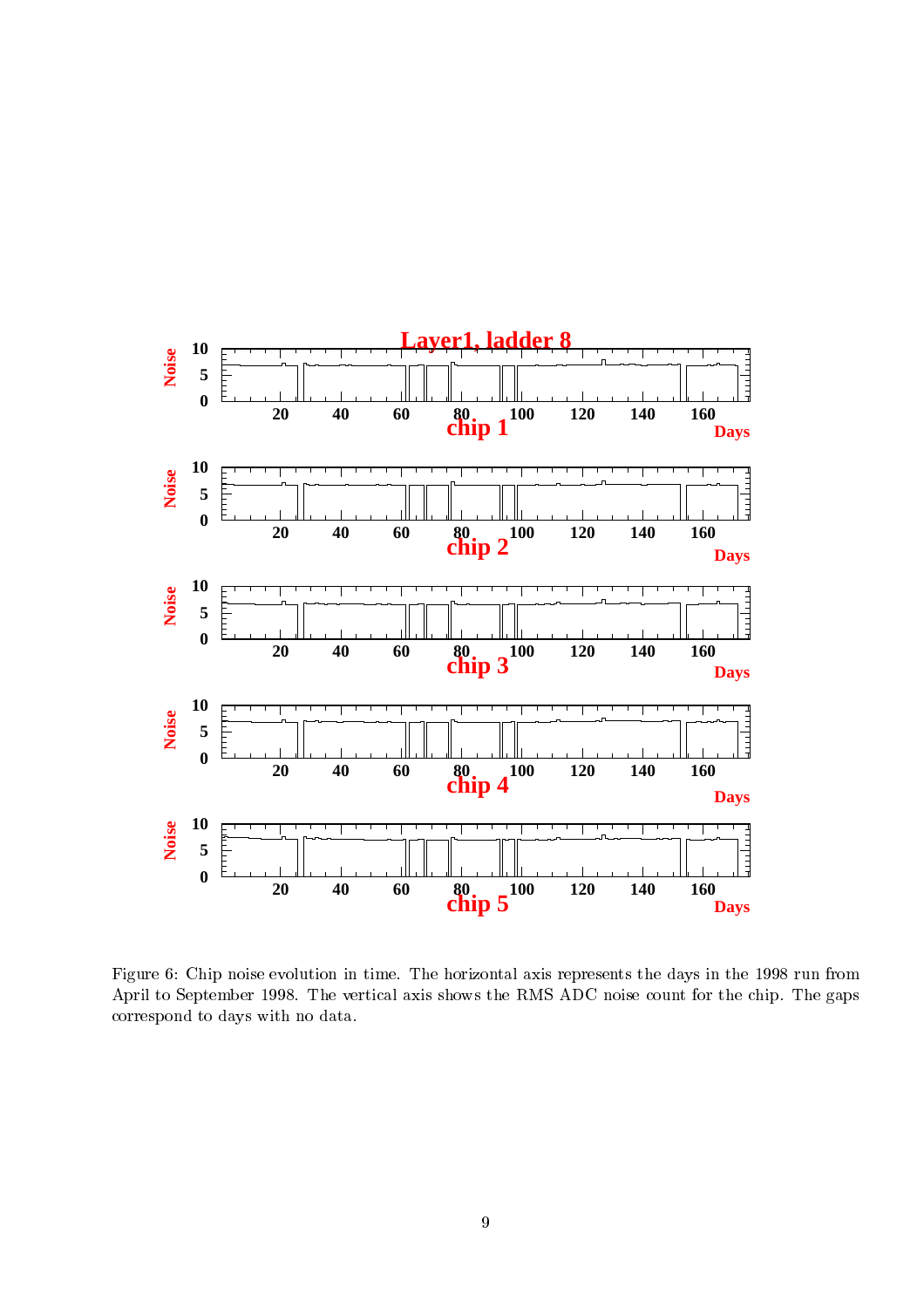

Figure 7: Noise evolution for unstable chips for April through to September 1998. The vertical axis shows the RMS ADC noise count for the chip. The gaps correspond to days with no data.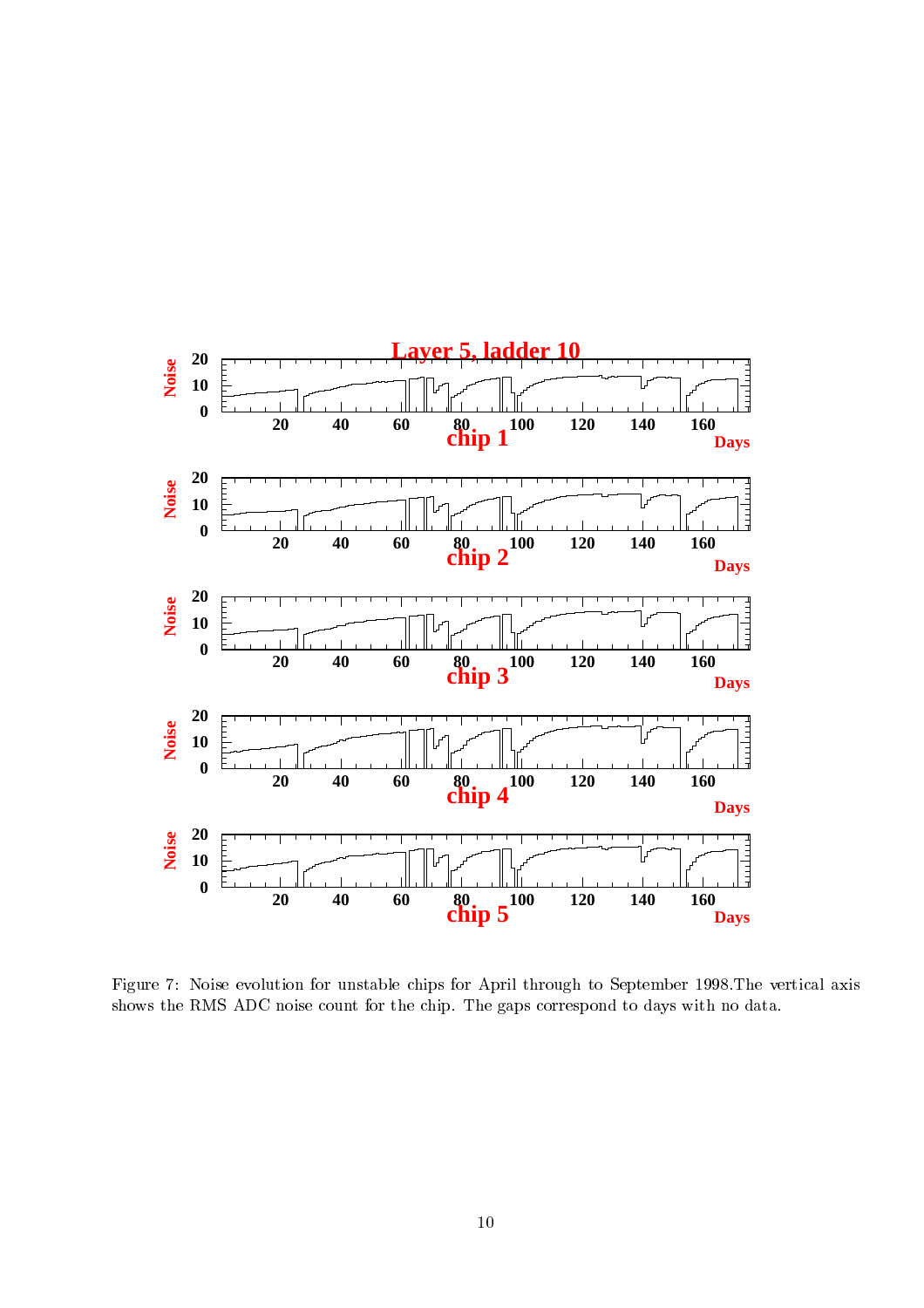an average noise greater than 8 ADC counts (S/N less than 13:1). Finally, the ladder-by-ladder noise is shown in Fig. 8 (right) to identify which ladders have high noise. It should be noted that layers 3 and 4 in particular have high-noise ladders, along with ladder 10 of layer 5. One can also see in Fig. 11 the average Landau distribution of the signal (after some cluster selection cuts, see section 4.2), with a peak at 92 ADC counts, which corresponds to a S/N of 16:1.



Figure 8:Left: The distribution of average chip noise for 1998. Right: The average noise for 1998 shown ladder-by-ladder.

## 4 Hit Efficiency

### 4.1Hit-finding

When a charged particle traverses the detector, the charge is shared amongst neighbouring strips due to capacitive coupling, as described earlier [32]. The readout strip that has the highest charge is called the seed strip while collectively the strips sharing the charge are called the cluster. Hits are identied based on the following signal-to-noise ratio  $(S/N)$  criteria:

- a cut on the  $S/N$  of the seed strip: the seed cut,
- $\bullet$  a cut on the S/N of the neighbouring strips: the neighbour cut,
- a cut on the sum of the  $S/2$ . Since strips included in the cluster, according to  $(S/2)$  ( $S/2$ )  $R/2$  $(S/N)_{seed} + \sum_i (S/N)_{seed-i} + \sum_i (S/N)_{seed+i}$ ; the cluster cut.

The following algorithm is used when forming clusters to identify hits:

- all strips with a  $S/N$  above the seed cut are sorted in order of decreasing  $S/N$ ,
- $\bullet$  seed strips are required to be separated by at least two strips; if not, seed strips with lower  $S/N$ are not considered,
- $\bullet$  starting from the seed strip with the highest  $S/N$ , a maximum of three consecutive strips on either side of the seed strip are included in the cluster until a strip does not pass the neighbour cut or it has already been taken by another cluster,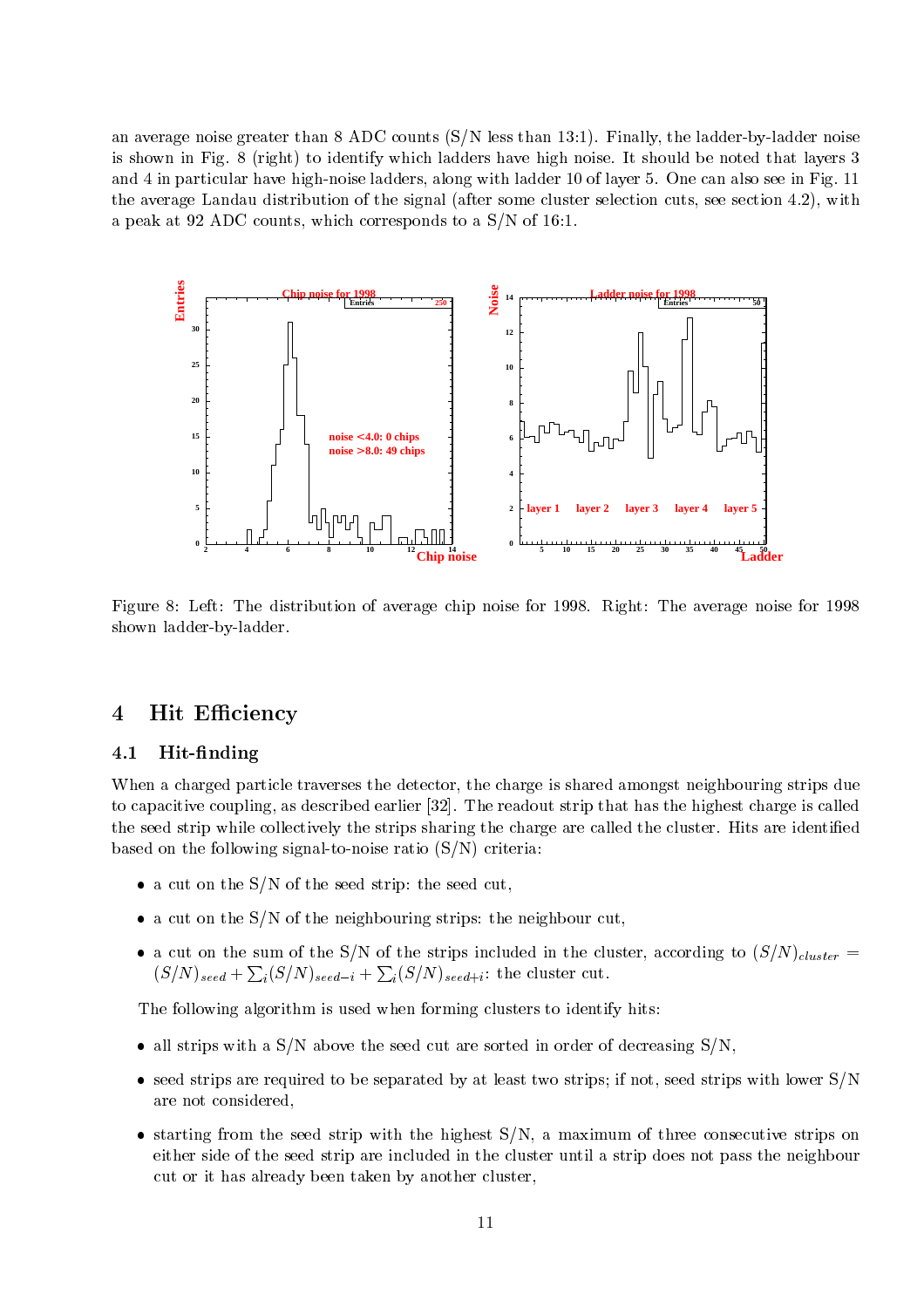• finally the cluster is required to pass the cluster cut.

The final hit position is determined by the "Algorithm  $C$ " model in [32], taking into account the interstrip and backplane capacitances.

### 4.2Calculating the hit-finding efficiency

The efficiency studies are performed using reconstructed muon events. To ensure adequate statistics, the efficiencies are calculated ladder-by-ladder. As each ladder consists of 12 individual silicon detectors which are bonded together, there is a gap in the active region between each of these detectors. Therefore, for the purposes of the efficiency study, only tracks which pass through a fiducial active region of each layer are used. Hits placed 0.5 cm from the edge of the detectors were not considered for this study. The tracks are also required to pass through the same corresponding ladder of each layer, e.g. the 3rd ladder of each layer. This implies that the muon tracks should be straight. The relationship between the angle of muon tracks in NOMAD-STAR and the momentum of the muons is shown in [35, 36]. To avoid high-angle tracks and to minimise the multiple scattering angle, only muons above 10 GeV momentum are selected for the efficiency study.

The muon track is reconstructed such that a hit is required in each of the four equivalent ladders in the layers not under study. For example, if the 3rd ladder of the 1st layer is under study, a hit is required in the 3rd ladder of layers 2, 3, 4 and 5. The area within 1 mm of the extrapolated (or interpolated) hit position of the muon track to the ladder under study is considered for hits. The overall efficiency is defined as the ratio of the number of times at least one hit is found to the total number of muon tracks considered. For the single-hit efficiency, exactly one hit (or, equivalently, one cluster) is required within the 1 mm roadwidth. When considering single-hit efficiency, those cases which have two or more hits within the roadwidth are not allowed. This serves the purpose of limiting the number of times a so-called ghost hit is mistakenly used for efficiency calculations.

Initially, all the ladders were given the same seed  $(S/N > 4.0)$ , neighbour  $(S/N > 0.5)$  and cluster  $(S/N > 7.5)$  cuts, as discussed in [32]. However, due to differences in the noise response of individual ladders (see section 3) and possible differences in the gain, cuts were optimised for each individual ladder.

### 4.3Hit-finding efficiency

The efficiency is maximised by optimising the  $S/N$  cuts as a function of ladder. This is done by first maximising the single-hit efficiency for the seed cut, while setting the neighbour cut to 0.5 and ignoring the cluster cut. So, for every ladder, the seed cut is optimised so that the efficiency to find exactly one strip passing the seed cut within the 1 mm roadwidth is maximised. Next, the seed cut and the fixed neighbour cut of 0.5 are retained and the efficiency is maximised by varying the cluster cut. This results in seed cuts for the ladders which vary from 3.4 to 4.4, with a median value of 3.9 while the cluster cut varies from 3.8 to 6.1, with a median value of 4.8. The seed and cluster cuts are shown by ladder in Fig. 9. The cluster cut of ladder 5, layer 2, is lower than the seed cut, a consequence of the optimisation algorithm, indicating that for this ladder the cluster cut plays no role. By comparing to section 3, one sees that there appears to be a weak inverse correlation between the ladder noise and seed cut.

The overall efficiency resulting from the optimised cuts is shown in Fig. 10 and in Table 2, along with the statistical error (depending on the number of muons traversing each ladder). Layers 2 and 3 attain a level of nearly 100%, with layer 1 at a slightly lower efficiency. The performance of the ladders in layers 4 and 5 is somewhat worse, even dropping below 95%. It is not surprising that layer 1 does not show optimum performance as this layer contains the ladders that had certain problems during construction (for example dead channels or larger leakage current). The poor performance of ladders 4 and 5 can be traced to calibration errors of the electronics, as discussed in the next section.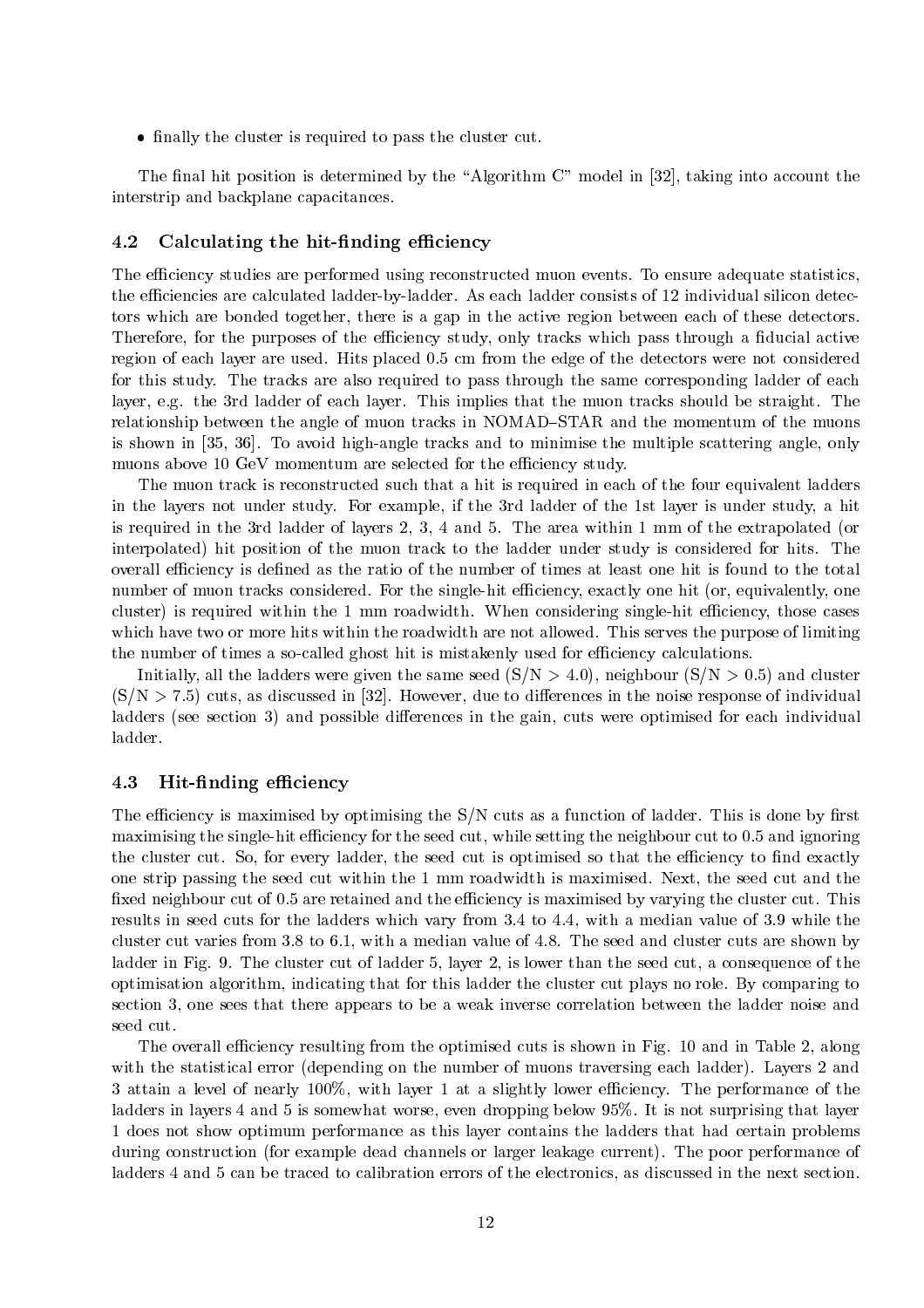

Figure 9: The seed and cluster cuts by ladder. The solid line corresponds to the seed cut and the dashed line to the cluster cut.

As a comparison, the overall efficiency is also shown in Fig. 10 with all ladders using fixed cuts of 4.0, 0.5 and 7.5, for the seed, neighbour and cluster cuts, respectively. The efficiencies are considerably lower, and more importantly, there is considerable fluctuation, justifying the approach of optimising the cuts ladder-by-ladder. No evidence was found for a change in efficiency as a function of time. These efficiencies are the final average efficiencies over the whole NOMAD-STAR data-taking period and supersedes the previous preliminary results over a limited period reported in [48].

| ladder/layer    |                         | $\overline{2}$   | 3                | 4              | $5^{\circ}$    |
|-----------------|-------------------------|------------------|------------------|----------------|----------------|
|                 | $98.6 \pm 0.2$          | $99.6 \pm 0.1$   | $99.5 \pm 0.1$   | $98.7 \pm 0.2$ | $97.7 \pm 0.2$ |
| $\overline{2}$  | $99.2 \pm 0.1$          | $99.6 \pm 0.1$   | $99.6 \pm 0.1$   | $98.8 \pm 0.2$ | $97.1 \pm 0.2$ |
| 3               | $99.1 \pm 0.1$          | $99.7 \pm 0.1$   | $99.5 \pm 0.1$   | $99.1 \pm 0.1$ | $96.8 \pm 0.3$ |
| 4               | $99.4 \pm 0.1$          | $99.7 \pm 0.1$   | $99.6 \pm 0.1$   | $99.2 \pm 0.1$ | $93.4 \pm 0.4$ |
| $\overline{5}$  | $98.6 \pm 0.3$          | $99.4 \pm 0.2$   | $98.7 \pm 0.3$   | $98.0 \pm 0.4$ | $93.6 \pm 0.6$ |
| $6\phantom{.}6$ | $100.0^{+0.00}_{-0.07}$ | $99.4 \pm 0.3$   | $99.4 \pm 0.3$   | $95.9 \pm 0.6$ | $92.2 \pm 0.8$ |
| 7               | $99.9 \pm 0.1$          | $99.8 \pm 0.1$   | $99.4 \pm 0.1$   | $99.1 \pm 0.2$ | $96.7 \pm 0.3$ |
| 8               | $99.3 \pm 0.1$          | $99.94 \pm 0.04$ | $99.94 \pm 0.04$ | $99.0 \pm 0.2$ | $97.3 \pm 0.3$ |
| 9               | $98.3 \pm 0.2$          | $99.6 \pm 0.1$   | $99.0 \pm 0.2$   | $99.2 \pm 0.2$ | $99.0 \pm 0.2$ |
| 10              | $98.6 \pm 0.4$          | $99.7 \pm 0.2$   | $99.6 \pm 0.2$   | $93.9 \pm 0.7$ | $97.4 \pm 0.5$ |

Table 2: The overall hit-finding efficiency  $(\%)$  and statistical error for the ladders.

The extension of these cuts can be seen when when silicon hits reconstruction his reconstructed from data and  $\mu$  with reconstruction Carlo are compared. For the Monte Carlo samples the seed, neighbour and cluster S/N cut were 4.0, 1.0 and 6.0 respectively. A common set of S/N cuts had to be used in the ideal case of the Monte Carlo, while the data needed the optimised cuts to achieve the highest possible hit-finding efficiency. The total signal (in ADC counts) and the S/N for a cluster are shown in Fig.11. There are more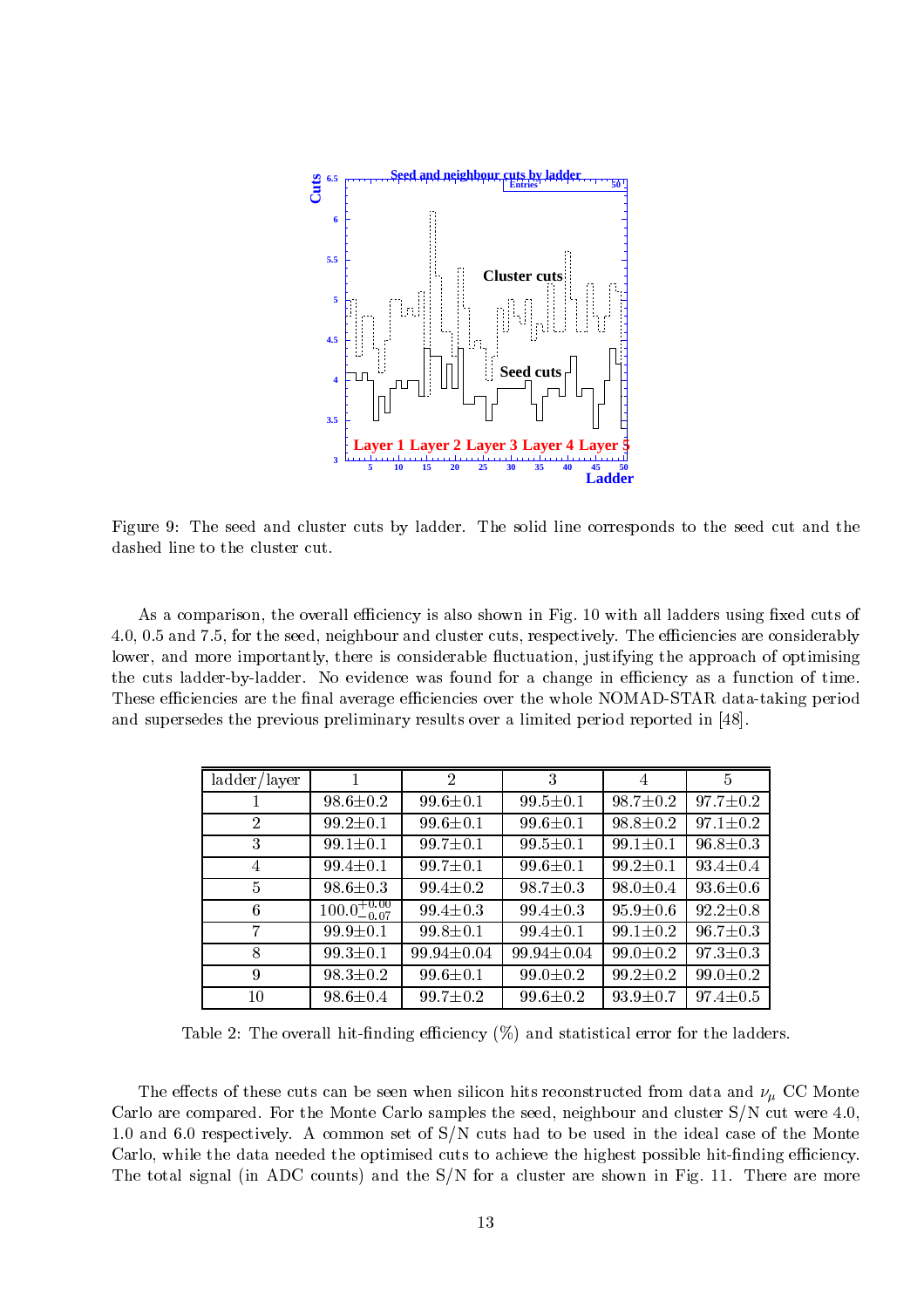

Figure 10: The overall hit-finding efficiency by ladder for optimised and fixed  $S/N$  cuts. The solid line corresponds to the optimised cuts and the dashed line to fixed cuts.

clusters with a low total signal and S/N in the data due to the lower seed and cluster S/N cuts and also due to the possible use of noisy strips to create a cluster.

### 4.4Hit-finding efficiency in the laboratory

Layers 1 and 5 were investigated in the laboratory after the 1998 run to see whether the losses in efficiency were due to the ladders themselves or due to the electronics. The ladders were tested individually, sandwiched between a pair of scintillators for triggering, using a Ru-source. A hit in the ladder was recorded for a seed cut of 5.0, with no neighbour or cluster cuts used. The efficiency was defined as the ratio of the number of hits in the ladder to the total number of triggers.

The ladders were tested with the same repeater card as in NOMAD-STAR and also with one optimised in the laboratory. The repeater card contains the amplifying and shaping circuitry, although the pre-ampliers are on the ladders themselves. The results are shown in Fig. 12.

For layer 1, the efficiencies with the optimised electronics are slightly better than with their own electronics. This suggests that a slight advantage could have been gained by fine-tuning the gain and shaping time of the electronics. However, as both sets of electronics give comparable results, yet some of the efficiencies are low, it is clear that part of the performance degradation is due to the ladders themselves. It should be noted that poor performance is shown for ladder 5 in the laboratory measurements. As this poor performance is not seen in the off-line efficiency studies, the low efficiency is presumed to be due to a failure of the ladder occuring after the 1998 run, for example due to mishandling of the ladder.

For layer 5 there is a dramatic drop in efficiency for ladders 5, 6 and 10 when using their own electronics compared to the optimised electronics. Further investigation of the settings of the corresponding repeater cards showed that they had been incorrectly calibrated. It should be noted that when using the optimised electronics with layer 5, the measured efficiencies (for a S/N cluster cut of 5.0) for Ru pulses are over 90%.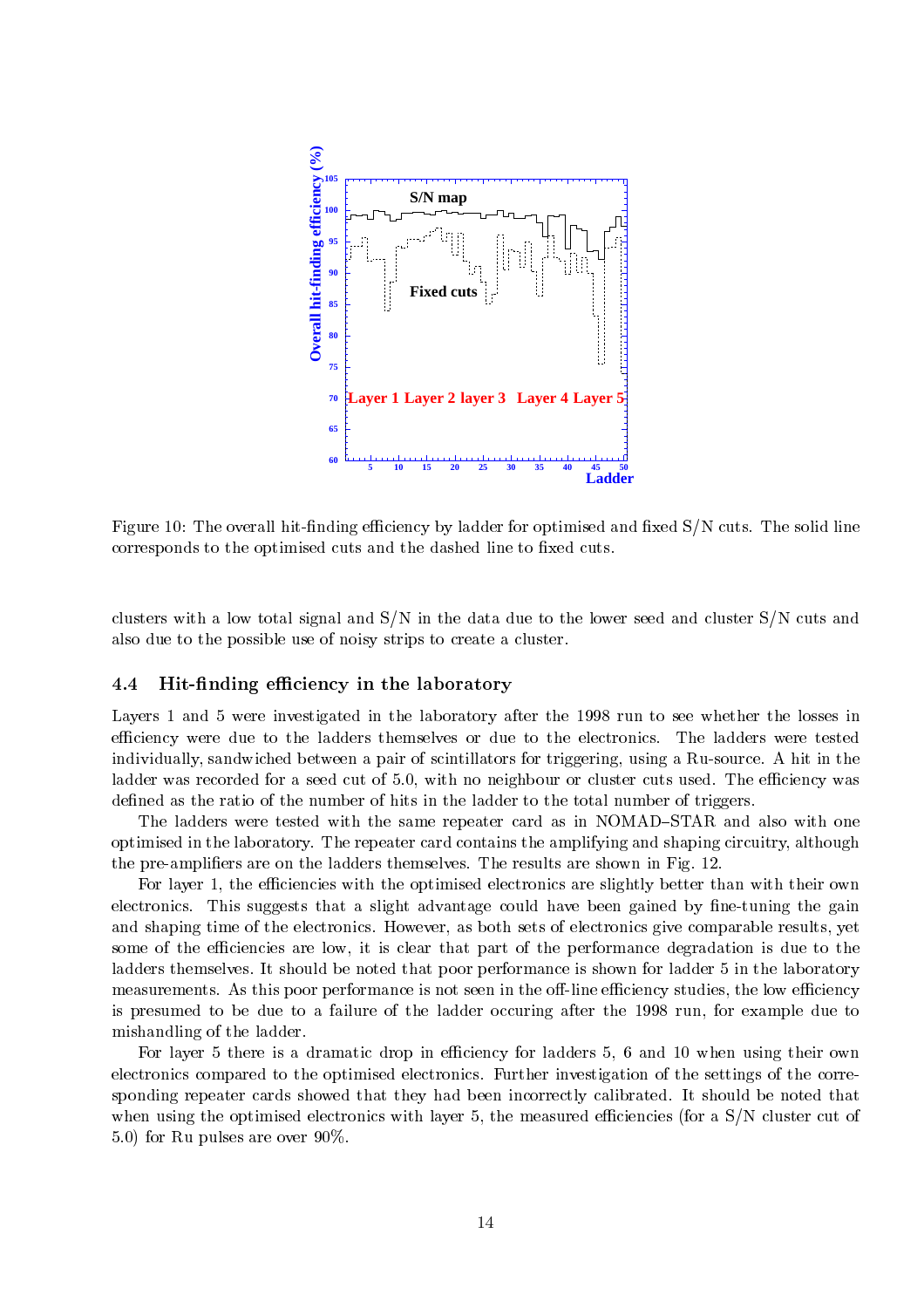

Figure 11: Left: Total ADC signal selected in a cluster by the S/N cuts. Right: Total signal to noise distribution in a cluster selected by the  $\mathcal{O}_I$  , cuts. The data points are overlayed on the  $\mathcal{C}_I$  occurring Carlo histogram, which has been normalised to the data. The mean values correspond to the data.



Figure 12: Ladder efficiencies in the laboratory for layers 1 and 5.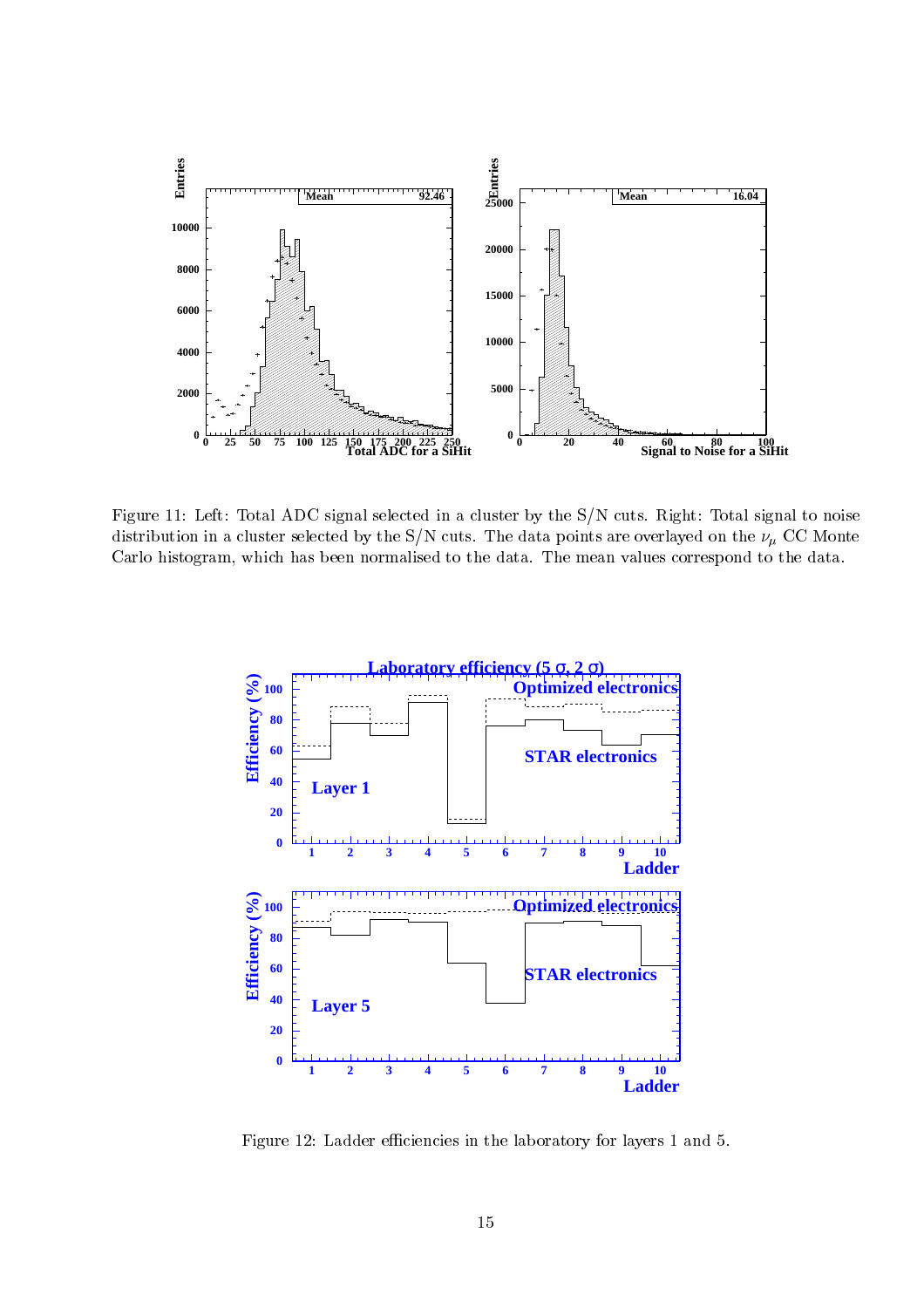### $\overline{5}$ **Track Reconstruction**

Once the individual hits in NOMAD-STAR have been reconstructed, it is neccesary to identify which hits correspond to which track. Due to the lack of any information in the  $x$ -direction, it is necessary to extrapolate already reconstructed tracks in the drift chambers into NOMAD-STAR and use this information to both allocate hits to a given track and determine the optimum position of each hit. Once this information is obtained, the NOMAD-STAR hits can be fitted in the  $y$ -z plane to provide optimum track parameters inside the detector.

### 5.1Pattern recognition

The pattern recognition process involves identifying which hits in NOMAD-STAR correspond to a given track in the drift chambers. In order to minimise incorrect associations, two cuts are implemented to select suitable drift chamber tracks (DcTracks). The DcTrack must have a reconstructed momentum of more than 150 MeV, and the most upstream hit of the track must have a <sup>z</sup> position of less than 100 cm (for comparison, NOMAD-STAR is fully contained between 5 and 20 cm in  $z$ ).

For all DcTracks passing these cuts, an iterative procedure is followed:

- Each DcTrack is extrapolated to the downstream ladders of layer 5 (closest to the drift chambers) to check that the x position lies within the active volume of NOMAD-STAR. The extrapolated position in  $y$  is then tested against each hit (SiHit) in the corresponding NOMAD-STAR ladder.
- $\bullet$  The difference in y divided by the approximate uncertainty due to multiple scattering (measured from the material the DcTrack traversed) is accumulated for each plausible combination of assigning hits to tracks. The combination with the lowest overall weighted difference is then chosen.
- The procedure is then repeated for the remaining ladders of layer 5, followed by each half of layer 4 and so on to layer 1.
- Once a single SiHit has been associated to a DcTrack, the position of the silicon strip that was hit can be determined more accurately by the knowledge of the individual silicon detector it traversed and the accurate alignment constants for that detector [35, 36]. The algorithm used to reconstruct the precise location of the hit was described in detail as \Algorithm C" in [32]. Up to eight strips are considered on each side of the seed strip and the charge collected on each is taken into account. The charge shared by the readout and floating strips as well as with the backplane is taken into account to determine the hit position.
- This position can be used as the starting point of the next extrapolation. In this manner, the accuracy of the hit assignment is not degraded by the existing material between layers 1 and 4. The extrapolation is improved further once 2 hits are associated to a DcTrack, since the two accurate positions in  $y$  and  $z$  are used in conjunction with the measurement of the momentum of the track from the drift chambers.
- $\bullet$  In order to further minimise incorrect associations, the x position of the extrapolation of the DcTrack to the detector under consideration is used to determine if it is an active silicon region. Only if the <sup>x</sup> position corresponds to an active region of silicon is the association of a SiHit with that DcTrack allowed. If no hit is associated then a "hole" is defined for that layer. Once a track exceeds 1 unexplained hole, the extrapolation process for that track is stopped.

## Reconstruction residuals

The reconstruction algorithm was described in detail in  $[36]$ . A Kalman filter algorithm  $[49]$  was used to perform the track and vertex reconstruction based on a cubic track model. The ladders of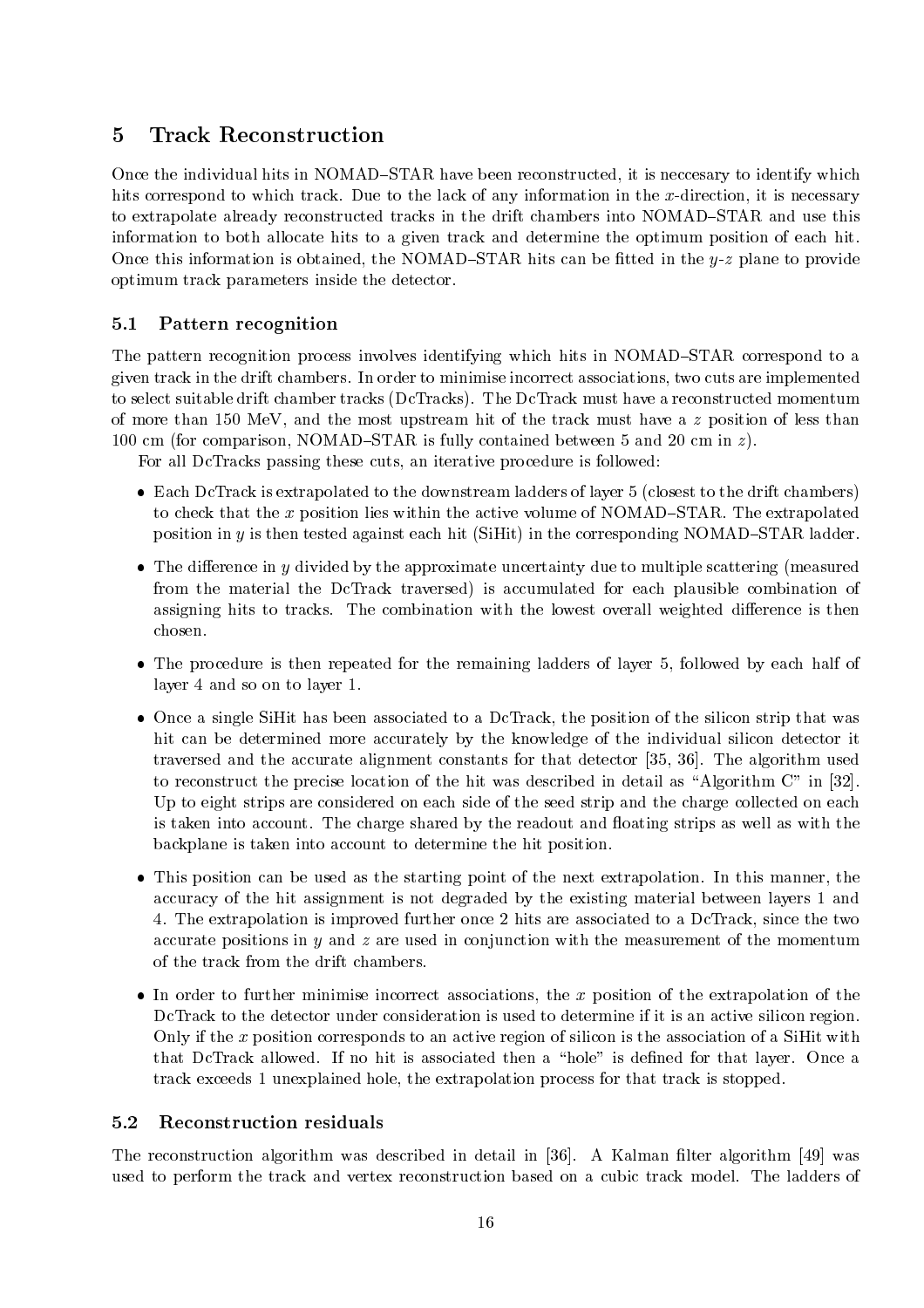NOMAD-STAR were aligned internally and with respect to the NOMAD drift chambers by using calibration muons available from the CERN SPS flat-top. The muons are reconstructed by using the Kalman filter and the alignment is performed by minimising the residuals for all the ladders. The residuals obtained after the alignment procedure were  $9 \mu m$  for the ladders in the three inner layers (layers 2-4) and a value of 12  $\mu$ m for the two outer layers (layers 1 and 5).

Fig. 13 shows the residuals for all hits in all tracks reconstructed by NOMAD–STAR. The data is represented by points with error bars, overlayed on charged current Monte Carlo. The RMS of this distribution is 8.6  $\mu$ m.



Figure 13: Distribution of residuals for all hits  $(\mu m)$ .

## 6 Vertex resolution

### 6.1Pattern recognition

The limitations of the 2 dimensional information recorded by NOMAD-STAR become evident during the vertex building and fitting stage. As each track is only recorded as the projection of the true track onto the  $y-z$  plane, it is not sufficient to look at crossing points of tracks to determine an estimate of the location of the neutrino interaction (primary vertex).

The procedure starts by  $\alpha$  and  $\alpha$  charged current (CC) events by search  $\alpha$  as muon candidate current components by NOMAD-STAR track (SiTrack). If there exists a muon of the correct sign as identified by the muon chanders, then it is selected as a cCC event. If the track, the track, then the track, the track, the type of "Unknown" (which is a track that is not identified as an electron, muon or pion by other NOMAD subdetectors [19]) with the correct sign and highest momentum is chosen.

This muon candidate is then tested against all other SiTracks in the event to find the crossing point in the y-z plane. If the crossing point is within the boundaries of NOMAD-STAR, then all other SiTracks are extrapolated to this position and the amount by which this extrapolation misses the crossing point is compared with a cut of 100  $\mu$ m. The combination of muon and another track that allows the largest number of tracks to pass this cut is taken asthe basis for building the primary vertex.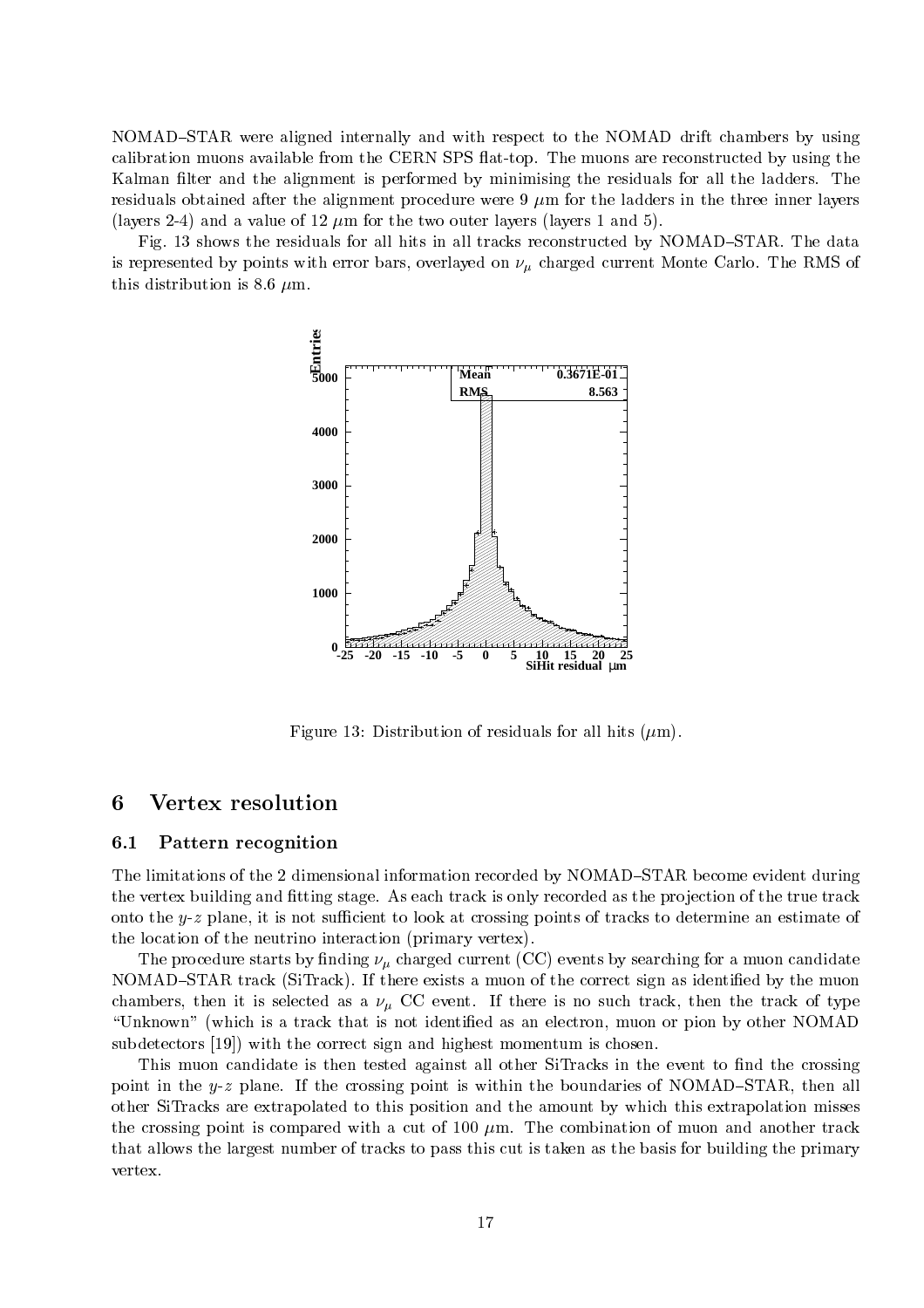These tracks are fitted into a primary vertex using the vertex Kalman filter described in [36] and the remaining tracks are tested against the new position returned by the fit. Any more tracks which are now consistent with the new vertex position are added and the vertex is refitted.

#### 6.2Multiplicity and vertex position

For this comparison, the filtered sample of 11528 events from the 1998 data taking run are compared with the 62880 simulated B extra passing through the sign that the contract  $\mu$ 

There is a difference in the multiplicity distribution of the number of reconstructed tracks in NOMAD-STAR per event between data and Monte Carlo (Fig. 14). The Monte Carlo sample did not contain any quasi-elastic or resonance events (only deep inelastic scattering events) so the number of low multiplicty events is higher for the data. In addition, inefficiencies in the ladders might be reducing the hit track reconstruction efficiency with respect to the Monte Carlo, thereby increasing the excess of low multiplicity events in the data.



Figure 14: Distribution of the number of NOMAD–STAR tracks in the primary vertex for data (points) and for  $\ell$   $\mu$  of  $\sigma$  monte Carlo (microgram). Note the excess of events with 2 or 3 tracks in the data due to the absence of quasi-elastic and resonance events in the simulation. The mean number of tracks per event found in the data is 4.7.

The reconstructed x, y and z vertex positions are shown in Figs. 15 and 16. As NOMAD-STAR has no x information, the x vertex is determined exclusively from the drift chambers (DC). One can observe the vertices being reconstructed well within the NOMAD-STAR volume.

The distribution of the reconstructed z position (Fig. 16) of the primary vertex shows the structure of the NOMAD-STAR detector as shown in Fig. 3. The number of events in the layers closest to the DC is larger than those furthest away since the algorithm commences in the DC and extrapolates DC tracks into the NOMAD-STAR volume. The Monte Carlo only simulated primary neutrino interactions in the four blocks of  $B_4C$ , which is why there are very few reconstructed interactions in the gaps between the blocks. In the data, the silicon ladders, carbon fibre supports and aluminium covers have resulted in a small number of interactions between the passive targets. Imposing three tracks in the vertex improves the agreement between data and Monte Carlo, as shown in Fig. 16 (right) since it reduces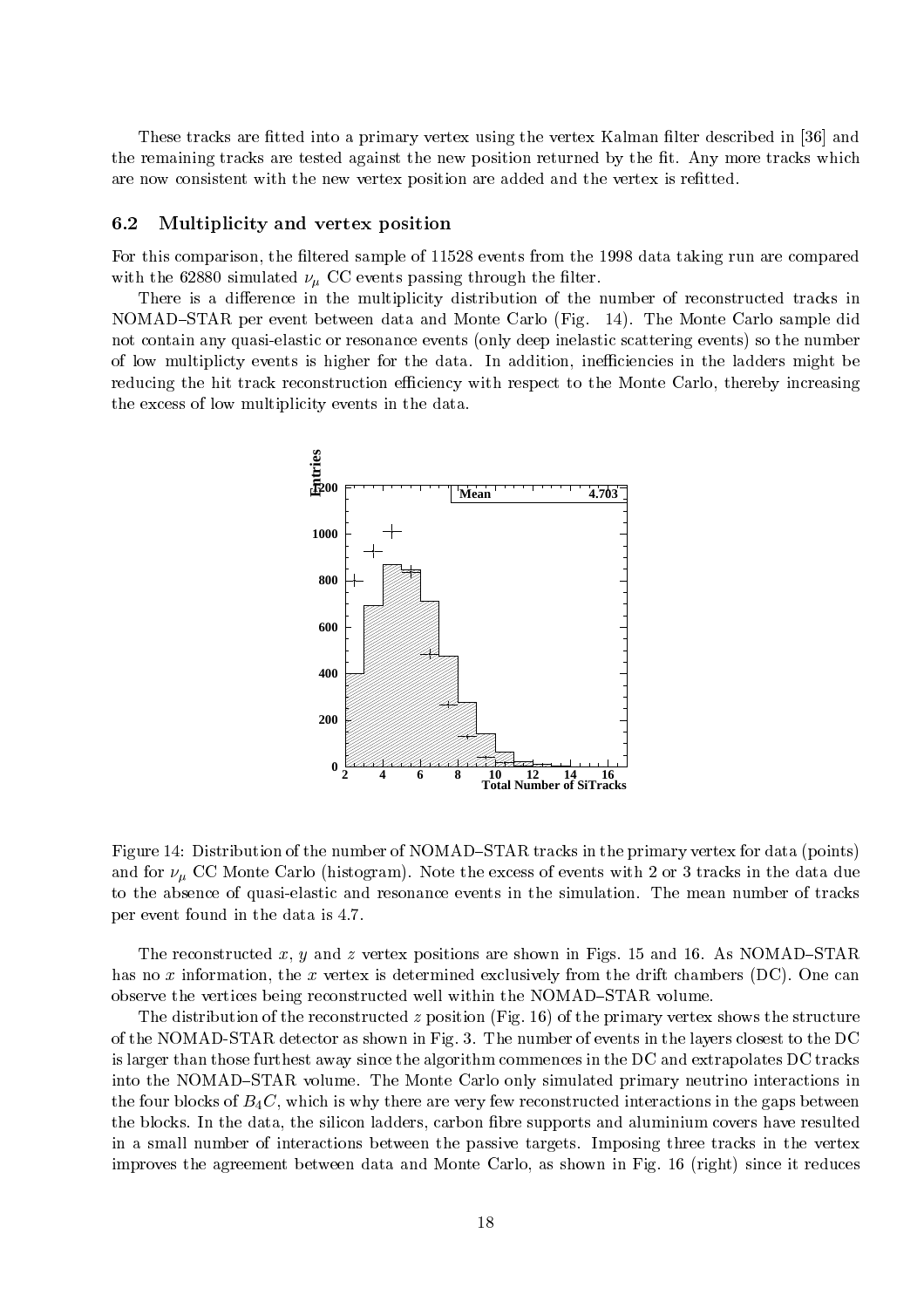

Figure 15: Distributions of the x (left) and y (right) positions (in cm) of the primary vertex. Figures ( 15: Distributions of the**x**  (left) andy<br>Y (right) positions (incm)<br>Cm<br>Cm of the primaryvertex.

and interactions in the silicon detectors themselves. plates is due to interactions in the carbon fibre supports, the aluminium plates supporting each layer the number of fake vertices. and interactions in the control of the control of the control of the control of the control of the control of the control of the control of the control of the control of the control of the control of the control of the con plates is due to interactionsthe number of fake inthe control vertices. silicon inThe remaining excess of data events in the regions between the  $B_4C$  Thedetectors of the correct of the correct of the correct of the correct of the correct of the correct of the correct of the correct of the correct of the correct of the correct of the correct of the correct of the correct of the contract of the contract of the contract of the contract of the contract of the contract of the contract of the contract of the contract of the contract of the contract of the contract of the contract of the contract o **carbon carbon carbon carbon**  remaining themselves.break the contract of the contract of the contract of the contract of the contract of the contract of the contract of the contract of the contract of the contract of the contract of the contract of the contract of the cont excess to the control of the control of the control of the control of the control of the control of the control of the control of the control of the control of the control of the control of the control of the control of th supports, of data the eventsaluminium in the company of the company of the company of the company of the company of the company of the company of the company of the company of the company of the company of the company of the company of the company of in the contract of the contract of the contract of the contract of the contract of the contract of the contract of the contract of the contract of the contract of the contract of the contract of the contract of the contrac the contract of the contract of the contract of the contract of the contract of the contract of the contract of the contract of the contract of the contract of the contract of the contract of the contract of the contract o plates supporting the contract of the contract of the contract of the contract of the contract of the contract of the contract of the contract of the contract of the contract of the contract of the contract of the contract regions between each layer the $\frac{1}{2}$ 



the vertex. Figure 16: the vertex. Figure|<br>|<br>| Distributions of the  $z$  position of primary vertex (cm). Left: only two or more tracks in Right: three or more tracks in the vertex. Distributions of Right:three or more tracks and the contract of the contract of the contract of the contract of the contract of the contract of the contract of the contract of the contract of the contract of the contract of the contract of the c thez<br>Z position in the of primary vertex vertex. (cm). Left: onlytwo<br>S orl<br>d<br>d<br>d tracks in the case of the case of the case of the case of the case of the case of the case of the case of the c in

matrix, an estimate of the uncertainty in the reconstructed vertex position in the  $y$  and  $z$  directions. These are shown in Fig. 17. matrix, an estimate of the uncertainty of the uncertainty of the uncertainty of the uncertainty of the uncertainty of the uncertainty of the uncertainty of the uncertainty of the uncertainty of the uncertainty of the uncer The Kalman vertex fit produces, through the square-root of the diagonal elements of the covariance The Kalman vertex  $\mathcal{L}_\text{max}$  vertex  $\mathcal{L}_\text{max}$  vertex  $\mathcal{L}_\text{max}$  vertex  $\mathcal{L}_\text{max}$  in Fig. 17.t<br>September<br>September produces,through the control of the control of the control of the control of the control of the control of the control of the control of the control of the control of the control of the control of the control of the control of the inthe control of the control of the control of the control of the control of the control of the control of the control of the control of the control of the control of the control of the control of the control of the control the control of the control of the control of the control of the control of the control of the control of the control of the control of the control of the control of the control of the control of the control of the control reconstructed square-root vertex ofthe control diagonal control position elements in they<br>Yuuniya and oft<br>C zdirections.covariance co

polynomial background and indicate a resolution from the central Gaussian of 19  $\mu$ m in  $y$  and 78  $\mu$ m as obtained from the Monte Carlo. polynomial backgroundas obtainedFig. 18 shows the difference between the reconstructed primary vertex position and the true value Fig. 18 showsfrom the control the control the Monte dierence and indicate Carlo. betweenBoth distributions have been fitted to a Gaussian on top of a s<br>S l<br>Both resolutionthe control distributions of the control of the control of the control of the control of the control of the control of the control of the control of the control of the control of the control of the control of the control of the contro reconstructedfrom the control of the control of the control of the control of the control of the control of the control of the control of the control of the control of the control of the control of the control of the control of the con the central have primary been Gaussian vertextted and the cold to position of 19a<br>Santa Cara Gaussian m inand and and a the control y<br>y on and 78true<br>C top value of am<br>Maria di Santa Bandara<br>Maria di Santa Dan Santa Bandara di Santa Bandara di Santa Bandara di Santa Bandara di Santa Bandara di Santa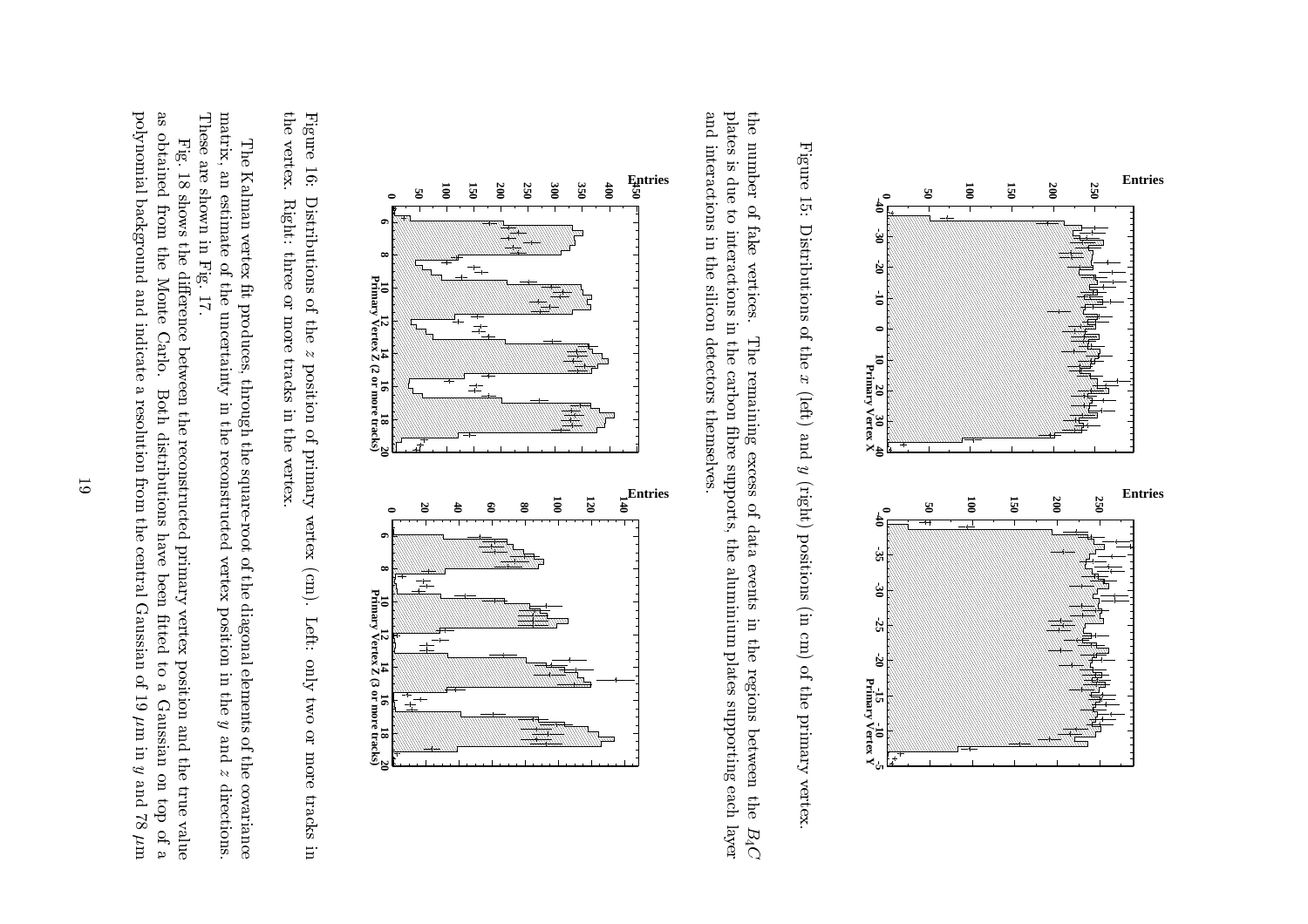

Figure 17: Distributions of the reconstructed uncertainties in the  $y$  (left) and  $z$  (right) position of the primary vertex (in  $\mu$ m). primary vertexFigure|<br>|<br>|} Distributions of the reconstructed uncertainties(international contract) m).in the complete state of the complete state of the complete state of the complete state of the complete state of the complete state of the complete state of the complete state of the complete state of the complete state of the control of the control of the control of the control of the control of the control of the control of the control of the control of the control of the control of the control of the control of the control of the control :<br>; (left) andz<br>Z (right) position $\frac{1}{2}$ 

 $\boldsymbol{\uparrow}$ on average the tracks produced in the neutrino interaction tend to be produced at small angles to the E. to particles of low momenta and with low opening angle. tozon averageinaxis and thus constrain the  $z$  position by a smaller amount. axistic control particles of the column z. The resolution is better in theThe resolution is better in the  $y$  direction due to the orientation of the strips and the fact that and thus the control of the control of the control of the control of the control of the control of the control of the control of the control of the control of the control of the control of the control of the control of the the contract of the contract of the contract of the contract of the contract of the contract of the contract of the contract of the contract of the contract of the contract of the contract of the contract of the contract o of low tracks constrain the momenta producedand and the control zinter control control of the control of the control of the control of the control of the control of the control of the control of the control of the control of the control of the control of the control of the control of th position by withthe contract of the contract of the contract of the contract of the contract of the contract of the contract of the contract of the contract of the contract of the contract of the contract of the contract of the contract o y<br>y<br>y low control neutrino direction due to the orientation openingContent Care Content Content smaller amount. interaction angle.tende som de de la composición de la composición de la composición de la composición de la composición de la composición de la composición de la composición de la composición de la composición de la composición de la compo The tails of the distributions are due Theto a control de la control de la control de la control de la control de la control de la control de la control de la control de la control de la control de la control de la control de la control de la control de la control be tails produced $\ddotsc$  of the stripsat small small small small small small small small small small small small small small small small small small small small small small small small small small small small small small small small small small small small sma distributions of the control of the control of the control of the control of the control of the control of the control of the control of the control of the control of the control of the control of the control of the contro .<br>.<br>. anglesthe contract of the contract of the contract of the contract of the contract of the contract of the contract of the contract of the contract of the contract of the contract of the contract of the contract of the contract o factors in the contract of the contract of the contract of the contract of the contract of the contract of the contract of the contract of the contract of the contract of the contract of the contract of the contract of the areto case of thatdue<br>C the control of the control of the control of the control of the control of the control of the control of the control of the control of the control of the control of the control of the control of the control of the control

the "pull" of the variable V, which is the ratio: theA test of the accuracy of the vertex reconstruction and error estimation can be obtained by plotting A\pull \pull \pull \pull \pull \pull \pull \pull \pull \pull \pull \pull \pull \pull \pull \pull \pull \pull \pull \pull \pull \pull \pull \pull \pull \pull \pull \pull \pull \pull \pull \pull \pull \pull \pull \pull \pull test of the of the.<br>Caccuracy Caccuracy variable of the V,which is a property of the control of the control of the control of the control of the control of the control of the control of the control of the control of the control of the control of the control of the control of the vertex is the reconstruction ratio:and the contract of the contract of the contract of the contract of the contract of the contract of the contract of the contract of the contract of the contract of the contract of the contract of the contract of the contra error estimationcan can can can come of the can come of the can come of the can come of the can come of the can come of the ca c<br>besteman obtainedc<br>c<br>c<br>c<br>c plotting

$$
Pull(V) = \frac{V_{reconserved} - V_{MonetCarlo}}{\sigma_V}.
$$
\n(1)

demonstrates the accuracy of the error determination as obtained from the Kalman filter. This variable should be normally distributed with a mean of 0 and a sigma of 1 (see Fig. 19). This variable shouldc<br>believe in the lines normallydistributed and distributed and distributed and distributed and distributed and distributed and distributed an with Separate Separate Separate Separate Separate Separate Separate Separate Separate Separate Separate Separa s<br>and selfmean contract of the contract of the contract of the contract of the contract of the contract of the contract of the contract of the contract of the contract of the contract of the contract of the contract of the contract of 0and and and and and a<br>a<br>a<br>a<br>a<br>a<br>a<br>a<br>a<br>a<br>a<br> sigma of 1(see 62) Fig. 19).This This

V

Fig. 20 shows a typical reconstructed  $\nu_{\mu}$  charged current interaction from the 1998 run **Fig. 20 shows 20 shows 20 shows 20 shows 20 shows 20 shows 20 shows 20 shows 20 shows 20 shows 20 shows 20 shows 20 shows 20 shows 20 shows 20 shows 20 shows 20 shows 20 shows 20 shows 20 shows 20 shows 20 shows 20 shows** ç<br>S typical control reconstructedו<br>בינוי ה charged the charged the control of the control of the control of the control of the control of the control of the control of the control of the control of the control of the control of the control of the control of the con current interaction from the 1998 run.

demonstrates the accuracy of the error determination as obtained from the Kalman lter.

# $\blacktriangleleft$ 7Impact Impact Contract Contract Contract Contract Contract Contract Contract Contract Contract Contract Contract Contract Contract Contract Contract Contract Contract Contract Contract Contract Contract Contract Contract Contract Parameter Parameter<br>Parameter<br>Parameter<br>Parameter<br>Parameter<br>Parameter<br>Parameter<br>Parameter<br>Parameter<br>

NOMAD-STAR. section the final results of the impact parameter measurement of  $\nu_{\mu}$  CC interactions performed with by the decay of the  $\tau$  candidate, from the more numerous  $\nu_{\mu}$  CC background. We will describe in this  $\Delta$ s NOMAD-STAR.section the nal results of the impact parameter measurement $\ddot{\phantom{0}}$ Asmentioned in section 1, the impact parameter signature is needed to identify  $\nu_7$  CC interactions, the couples of the couple of the couple of the couple of the couple of the couple of the couple of the couple of the couple of the couple of the couple of the couple of the couple of the couple of the couple of the couple mentioned decay of thein a casa a casa a casa a casa a casa a casa a casa a casa a casa a casa a casa a casa a casa a casa a casa a c section $\ddotsc$  candidate,1, the control of the control of the control of the control of the control of the control of the control of th impact parameter from the more numerous signature is needed to $\frac{1}{2}$ Contractor of the contractor of background. $\begin{bmatrix} 1 \\ 1 \\ 2 \end{bmatrix}$  CC interactions identify Wei<br>William  $\frac{1}{2}$  performed describe interactions, in..<br>With this

projected signed distance onto the  $y$ -z plane of the  $\mu^-$  from a  $\nu_\mu$  charged current interaction to the that is now composed only of the hadronic jet. olution [36, 48]. In a  $\nu_{\mu}$  charged current interaction, the  $\mu^{-}$  and hadronic jet come from the same vertex produced by the remaining hadronic jet. point in space, and so if the  $\mu^$ vertexpro jectedthatpoint.<br>.<br>.<br>. The vertex fit in NOMAD-STAR is used to obtain a measurement of the impact parameter res-The is in produced.<br>.<br>. [36, 48].<br>[36, 48]. vertex space, signedcomposed in the composed in the composed of the composed in the composed in the composed in the composed in the composed in the composed in the composed in the composed in the composed in the composed in the composed in th and|<br>|<br>|<br>|<br>| **c**<br>c<br>c<br>c<br>c<br>c<br>c<br>c<br>c<br>c<br>c<br><br><br><br><br> distance (d. 1919) In in sothe contract of the contract of the contract of the contract of the contract of the contract of the contract of the contract of the contract of the contract of the contract of the contract of the contract of the contract o .<br>.<br>.<br>. NOMAD-START COMPUTERS if the $\blacksquare$  only remaining charged onto of theP.I.I track is removed from the vertex fit, it should still point at the vertex the contract of the contract of the contract of the contract of the contract of the contract of the contract of the contract of the contract of the contract of the contract of the contract of the contract of the contract o trackcurrent current current current current current current current current current current current current current current current current current current current current current current current current current current curren hadronichadronic control of the control of the control of the control of the control of the control of the control of the control of the control of the control of the control of the control of the control of the control of the con y-z isis used to the control of the control of the control of the control of the control of the control of the control of the control of the control of the control of the control of the control of the control of the control of t plane removed interaction,jet.<br>S jet. of toThe impact parameter is defined in this case as the the obtain Thefrom the control of the control of the control of the control of the control of the control of the control of the control of the control of the control of the control of the control of the control of the control of the con  $\rm H_{10}$  impact the vertex the afrom measurementith<br>alli parameter $\alpha$  is a charged in the case of  $\alpha$ i<br>E t, it hadronic should of is thede een de geheer van de geheer van de geheer van de geheer van de geheer van de geheer van de geheer van de ge current current current current current current current current current current current current current current current current current current current current current current current current current current current curren jet je poznata za najveći poznata za poznata za poznata za zativ za zativ za zativ za zativ za zativ za zativ<br>Dogodki still point impact come in interactionthis contribution is a contribution of the contribution of the contribution of the contribution of the contribution of the contribution of the contribution of the contribution of the contribution of the contribution of the from parametere<br>at .<br>.<br>. the control the same to.<br>.<br>. vertex resthe control of the control of the control of the control of the control of the control of the control of the control of the control of the control of the control of the control of the control of the control of the control the

the vertex using the inverse filter. At this point the vertex position is now determined only by the vertex (the primary vertex). Kalman vertex filter and its inverse filter [36]. The first stage is to fit the  $\mu^-$  and hadronic jet into one thevertexKalman vertexThe procedure for measuring the impact parameter resolution of NOMAD-STAR uses both the The vertex(the contract of the contract) is a contract of the contract of the contract of the contract of the contract o procedure using primarylter is a community of the community the contract of the contract of the contract of the contract of the contract of the contract of the contract of the contract of the contract of the contract of the contract of the contract of the contract of the contract o for the control vertex). and inverse measuringits in the control inverselter.<br>. If there is an identified  $\mu^-$  in the vertex, it can then be removed from If therethe contract of the contract of the contract of the contract of the contract of the contract of the contract of the contract of the contract of the contract of the contract of the contract of the contract of the contract o Atlter<br>C impact is thisand and the second control of the control of the control of the control of the control of the control of the control of the control of the control of the control of the control of the control of the control of the control [36]. point identied parameter $\mathbf{r}$  the $\mathbb{H} \mathbb{H}$  iii vertex resolutioninthe contract of the contract of the contract of the contract of the contract of the contract of the contract of the contract of the contract of the contract of the contract of the contract of the contract of the contract o position is a constant of the constant of the constant of the constant of the constant of the constant of the constant of the constant of the constant of the constant of the constant of the constant of the constant of the vertex, of NOMAD{STAR is now itzuk can can be comedy and hadronic jet intodetermined and the contract of the contract of the contract of the contract of the contract of the contract of the contract of the contract of the contract of the contract of the contract of the contract of the contract of then the control of the control of the control of the control of the control of the control of the control of the control of the control of the control of the control of the control of the control of the control of the con c<br>belief removed uses both.<br>.<br>. :<br>:<br>: from the contract of the contract of the contract of the contract of the contract of the contract of the contract of the contract of the contract of the contract of the contract of the contract of the contract of the contr onethe contract of the contract of the contract of the contract of the contract of the contract of the contract of the contract of the contract of the contract of the contract of the contract of the contract of the contract o the contract of the contract of the contract of the contract of the contract of the contract of the contract of the contract of the contract of the contract of the contract of the contract of the contract of the contract o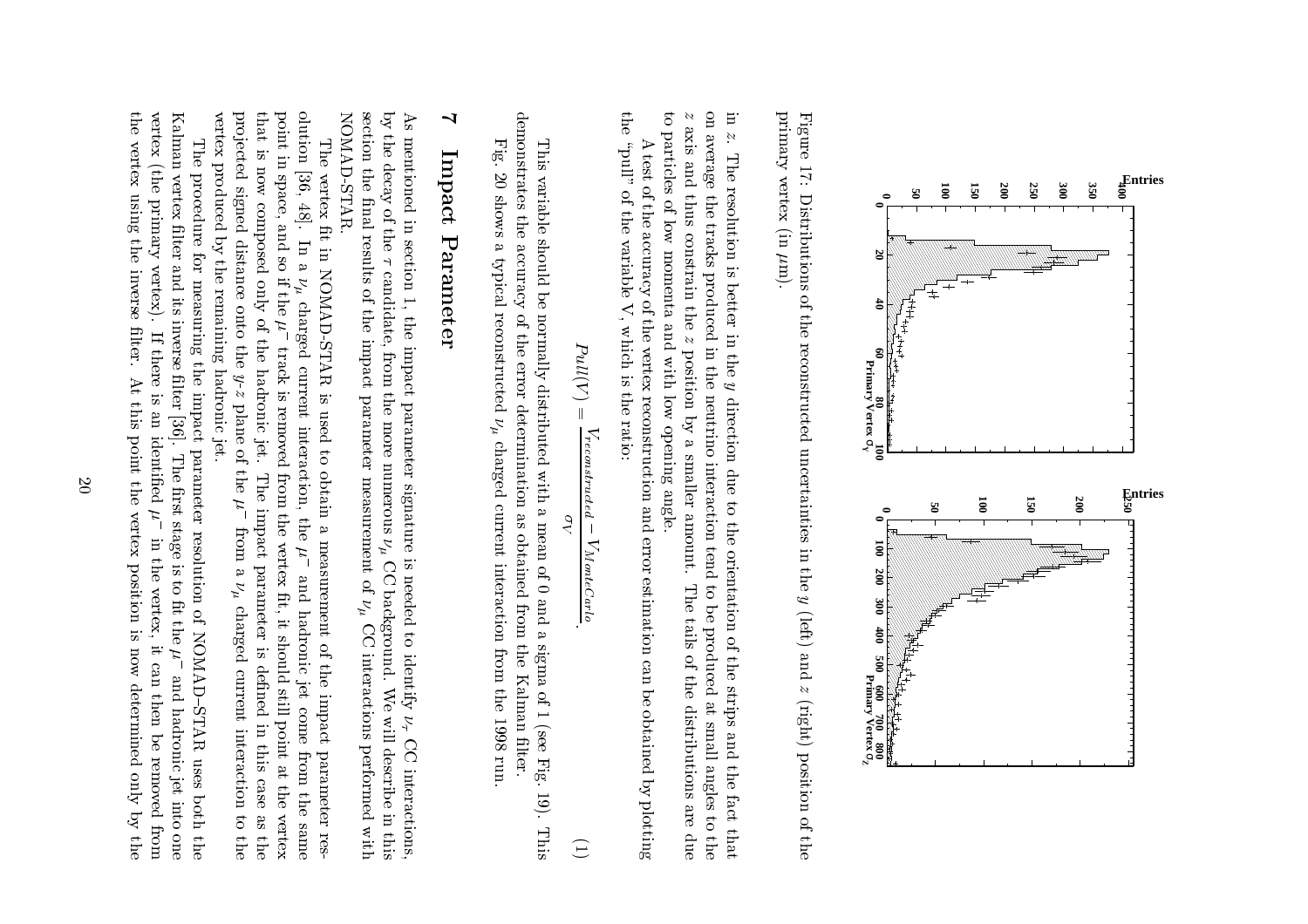



the central Gaussian is also shown. Figure 18: Distributions of the  $y$  (left) and  $z$  (right) position accuracy of the reconstructed primary vertex (in  $\mu$ m). The histograms are the data and the lines are fits to double Gaussians. The width of the centralvertexFigure(international contract) |<br>|<br>| m). Gaussian Distributions of The histograms are the data and the lines are ts to double Gaussians. is also the shown.:<br>;  $\begin{bmatrix} 1 & 1 & 1 \\ 1 & 1 & 1 \\ 1 & 1 & 1 \\ 1 & 1 & 1 \\ 1 & 1 & 1 \\ 1 & 1 & 1 \\ 1 & 1 & 1 \\ 1 & 1 & 1 \\ 1 & 1 & 1 \\ 1 & 1 & 1 \\ 1 & 1 & 1 \\ 1 & 1 & 1 \\ 1 & 1 & 1 \\ 1 & 1 & 1 \\ 1 & 1 & 1 \\ 1 & 1 & 1 \\ 1 & 1 & 1 \\ 1 & 1 & 1 \\ 1 & 1 & 1 \\ 1 & 1 & 1 \\ 1 & 1 & 1 \\ 1 & 1 & 1 \\ 1 & 1 & 1 \\ 1 & 1 &$  andz<br>Z (right) position accuracy of the reconstructedThe width of the width of the width of the width of the width of the width of the width of the width of the width of the width of the width of the width of the width of the width of the width of the width of the width of t primary



 $\overline{2}$ |<br>|<br>|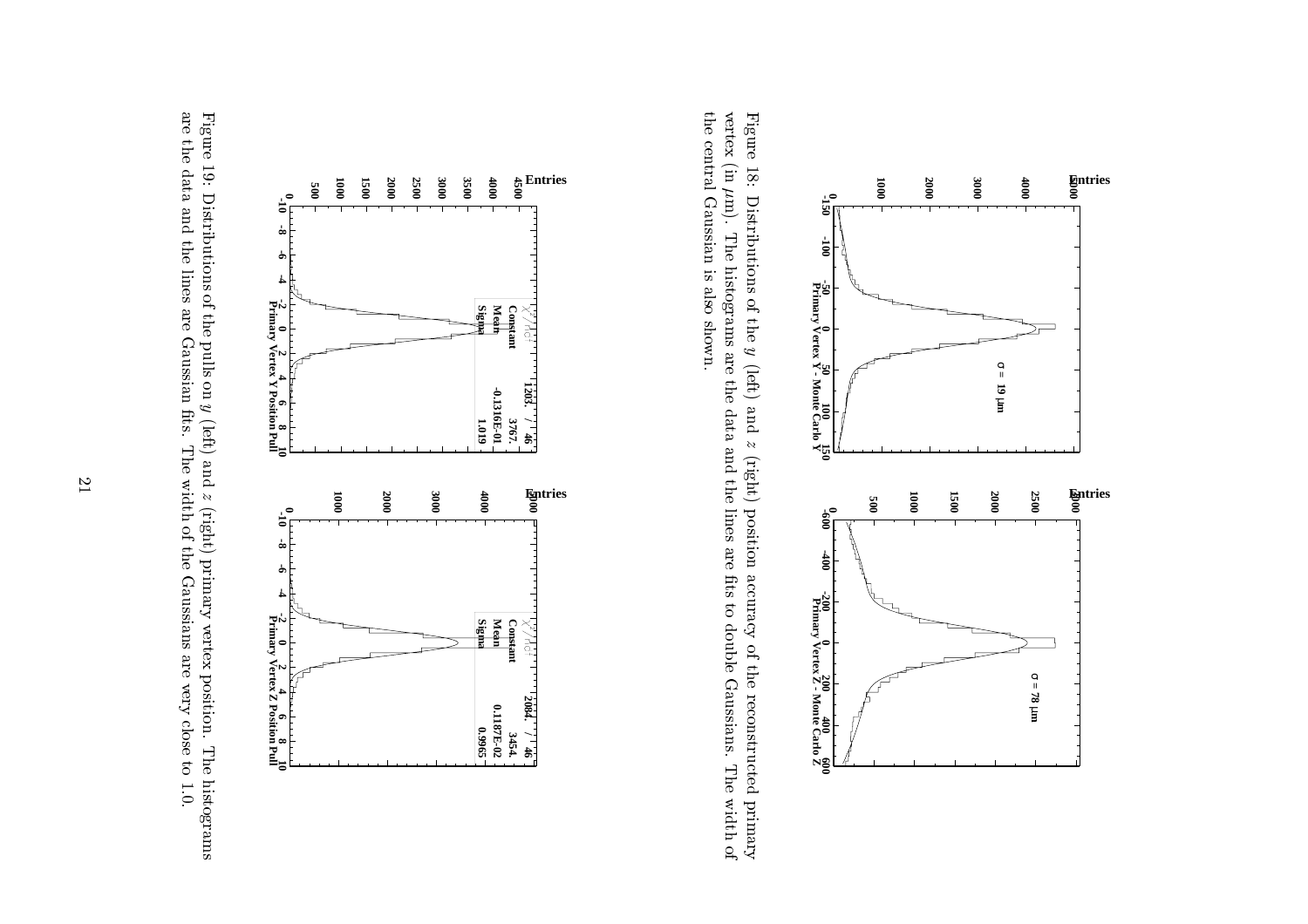

 $\mathcal{L}$  -construction  $\mathcal{L}$  . Reconstructed and  $\mathcal{L}$  are 1998 run. In the 1998 run. In the 1998 run.

hadronic jet. The  $\mu$  -track can then be extrapolated to this new vertex position and the projected impact parameter can then be measured.

Preliminary results obtained for the impact parameter for the sample of the charged current interactions obtained from the NOMAD-STAR 1998 data set were reported in [36, 48]. Using all events with more than two track primary vertices showed some non-Gaussian tails in the impact parameter significance distribution. Two track primary vertices with an opening angle in the  $y-z$ projection greater than 0.2 rad removed the non-Gaussian impact parameter significance tails and gave an impact parameter RMS of 36  $\mu$ m [36].

Alternatively, if one includes only events with three tracks or more in the hadronic vertex (Fig. 21), the situation in which one has full three dimensional reconstruction is mimicked since it adds an extra track to the vertex fit of the hadronic jet. The final RMS on the impact parameter thus obtained is approximately 33  $\mu$ m and the impact parameter significance plot (Fig. 21, right) shows a Gaussian shape with standard deviation of 1.00. This impact parameter RMS is similar to the value of 28  $\mu$ m obtained in [23], in which this technique was studied to determine its efficiency for the detection of (e) \$ oscillations.

This study shows that the impact parameter resulting from the simulations of [23] closely matches (within  $5 \mu m$ ) that obtained from a real detector. One would then expect that the conclusions derived from that study would still be valid in a realistic situation. For a  $\tau$  -decaying to a  $\mu$  -one obtains an exponential impact parameter distribution with a RMS around 62  $\mu$ m. According to [23], a detector of similar characteristics to NOMAD-STAR would have a 10% efficiency for  $\tau$  detection when the  $\tau$  decays to one charged particle while having a background rejection factor of more than 10 . The slightly larger impact parameter observed in NOMAD-STAR would affect these figures, but not by much.

The full can be further minicipal data by studying the decay of  $\mu$  studying the decay of short  $\mu$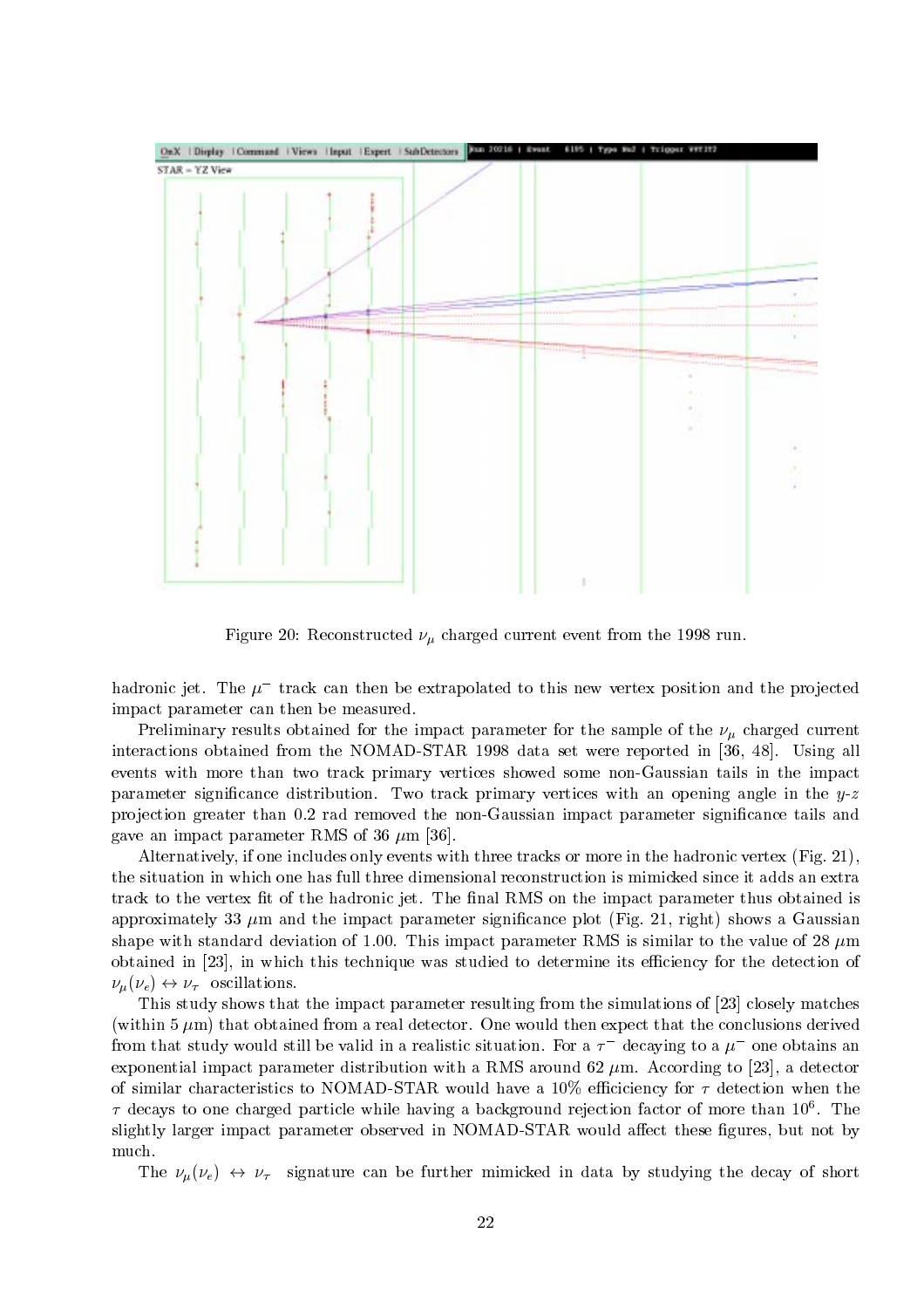

data (points) and Monte Carlo (histogram) for all events with three or more tracks in the hadronic Figure 21: Impact parameter distribution (left) and impact parameter significance (right) of  $\nu_{\mu}$  CC vertex data da se Figure (points)|<br>|<br>|<br>|<br>| Impact and Monte parameter Carlo distribution (left) (histogram) forr<br>C and events impactwith the light of the control of the control of the control of the control of the control of the control of the control of the control of the control of the control of the control of the control of the control of the contr parameter three orcancer cancer cancer moretracks in the case of (right) in the of hadronic֧֚֝<br>֧֚֝<br>֧֖֪֪֪֪֪֚֚֝֝֝֝֝֝֝֝֬֝֝֬֝֝֝֬֝֝֝֝֝֝֝ C<sub>C</sub>

vertex.

signatures are used to identify the signal. independently described in another publication [50] where the impact parameter and double vertex signatures are used to identifyindependentlylivedparticleslike it is a set of the set of the set of the set of the set of the set of the set of the set of the set of the set of the set of the set of the set of the set of the set of the set of the set of the set of the set of the des des contracts de la companya de la companya de la companya de la companya de la companya de la companya de<br>Casa de la companya de la companya de la companya de la companya de la companya de la companya de la companya C<br>C and charmin the company of the company of the company of the company of the company of the company of the company of the company of the company of the company of the company of the company of the company of the company of the compa .<br>.<br>.<br>. the contract of the contract of the contract of the contract of the contract of the contract of the contract of the contract of the contract of the contract of the contract of the contract of the contract of the contract o particles. signal.publication of the contract of the contract of the contract of the contract of the contract of the contract of The results from the short lived  $\mathcal{L}_\text{max}$  and  $\mathcal{L}_\text{max}$  is defined by [50] where the impact parameter particle.<br>.<br>. searchesdouble .<br>William vertexi<br>C

# $\infty$ 8Conclusion Conclusion in the conclusion in the conclusion in the conclusion in the conclusion in the conclusion in the conclusion in the conclusion in the conclusion in the conclusion in the conclusion in the conclusion in the conclu

total mass of 45 kg and five layers of 600 single sided silicon microstrip detectors covering a total area NOMAD-STAR from the neutrino run in 1998. the CERN SPS neutrino beam. It consisted of four layers of a passive boron carbide target with a The NOMAD-STAR detector was a silicon vertex detector installed in the NOMAD spectrometer at NOMAD-STAR from the neutrino run in 1998.of 1.14 m2total mass of 45 kg and ve layerstheThe NOMAD-STAR detector wasC<br>C .SPS - SPS - SPS - SPS - SPS - SPS - SPS - SPS - SPS - SPS - SPS - SPS - SPS - SPS - SPS - SPS - SPS - SPS - SP About 11,500 neutrino beam. $\begin{bmatrix} 1 & 1 \\ 1 & 1 \end{bmatrix}$  charged It ofs<br>angles consisted silicon**6**<br>6 current interactions were were associated in the current control of the current control of the current control of the current control of the current control of the current control of the current control of the current cont single vertex of four sided detector silicon layers installed in the NOMAD spectrometer at microstrip of reconstructedi<br>C passivedetectors of the correct of the correct of the correct of the correct of the correct of the correct of the correct of the correct of the correct of the correct of the correct of the correct of the correct of the correct of boron in the contract of the contract of the contract of the contract of the contract of the contract of the contract of the contract of the contract of the contract of the contract of the contract of the contract of the c ini circa control de la control de la control de la control de la control de la control de la control de la co<br>Control de la control de la control de la control de la control de la control de la control de la control de l the control of the control of the control of the control of the control of the control of the control of the control of the control of the control of the control of the control of the control of the control of the control .<br>.<br>. coveringducial control ducial control ducial control ducial control ducial control ducial control ducial control ducia<br>Control ducial control ducial control ducial control ducial control ducial control ducial control ducial contro targete<br>Second volumeto also .<br>With area ofi<br>.<br>.

area silicon detector. signal to noise of more than 12:1. The efficiencies of all the ladders were determined to be all above noise ratio of about 17:1) and found to be stable for most ladders. longest silicon ladders ever built, it shows that such long ladders can be used successfully for a large  $92\%$ , with some of the best ladders reaching efficiencies above  $99\%$ . Considering that these are the have a slowly varying noise that could exceed  $2000 e^-$  but these ladders were found to be still giving obtained from the 72 cm ladders was measured to be about 1500  $e^$ area silicon detector.longest silicon ladders ever92%,i<br>Signal to havenoise ratio of about 17:1) and found to be stable for most ladders.obtainedThe performance of the NOMAD-STAR detector has been described in this paper. Thee<br>a<br>c<br>c<br>c<br>c<br>c<br>c<br>c<br><br><br><br><br><br><br><br> with the control slowly performancefrom the control some varying the 72 of more the of noisecm and contributed in bestthan 12:12 theladders i Stefan i Stefan i Stefan i Stefan i Stefan i Stefan i Stefan i Stefan i Stefan i Stefan i Stefan i S built, it shows thatladders of the color NOMAD{STARRENT} could be a was reachingexceeding to the control of the control of the control of the control of the control of the control of the control of the control of the control of the control of the control of the control of the control of the control of measured in the content of the content of the content of the content of the content of the content of the content of the content of the content of the content of the content of the content of the content of the content of that color eciencies)<br>2000<br>2000 detector of the control of the control of the control of the control of the control of the control of the control of the control of the control of the control of the control of the control of the control of the control of c<br>Such<br>F toe<br>Dut belong states of the control of the control of the control of the control of the control of the control of the control of the control of the control of the control of the control of the control of the control of the control all thebut these ladders were hasabout 2012 aboveladders of the control been ladders were1<br>250 99%.described in the control of the control of the control of the control of the control of the control of the control of the control of the control of the control of the control of the control of the control of the control of c<br>c Some other ladders were found to Some other ladders weree<br>COI be Considering(corresponding to a signal-to-(correspondinge<br>S determined to in found successfullythis contribute the contribution of the contribution of the contribution of the contribution of the contribution of the contribution of the contribution of the contribution of the contribution of the contribution of the co that contains a company paper. to tod<br>G<br>G<br>G<br>G these be all aboveS<br>B<br>S The noise still for The signal-to foundere over S<br>D giving noiselarge secara dan kamang di secara dan kamang di secara dan kamang di secara dan kamang di dengan kamang di deng<br>Disebut di dengan kamang di dengan kamang di dengan kamang di dengan kamang di dengan kamang di dengan kamang the control of the control of the control of the control of the control of the control of the control of the control of the control of the control of the control of the control of the control of the control of the control to

 $8.6~\mu{\rm m}.$ showing pull plots consistent with normalised Gaussians.  $\nu_{\tau}$  experiment. have the possibility of identifying  $\tau$  decays by an impact parameter signature in a future  $\nu_{\mu}(\nu_{e}) \leftrightarrow$ onto the  $\overline{\phantom{a}}$ haveontoshowing8.6experiment.The track reconstruction residuals from the silicon detector was determined to have a RMS of m.The thethe control The vertex resolution was found to be 19  $\mu$ m in the  $y$  direction and 78  $\mu$ m in the z The vertextrack the second control  $y-z$  plane was found to have a value of 33  $\mu$ m, **Pulled Street Contracts**  possibility of y-z plane plots reconstruction wasconsistent of the constant of the constant of the constant of the constant of the constant of the constant of the constant of the constant of the constant of the constant of the constant of the constant of the constant of resolution identifying found residuals.<br>With was de la component de la component de la component de la component de la component de la component de la compo<br>De la component de la component de la component de la component de la component de la component de la componen to the control have $\begin{bmatrix} 1 & 1 & 1 \\ 1 & 1 & 1 \\ 1 & 1 & 1 \\ 1 & 1 & 1 \\ 1 & 1 & 1 \\ 1 & 1 & 1 \\ 1 & 1 & 1 \\ 1 & 1 & 1 \\ 1 & 1 & 1 \\ 1 & 1 & 1 \\ 1 & 1 & 1 \\ 1 & 1 & 1 \\ 1 & 1 & 1 \\ 1 & 1 & 1 \\ 1 & 1 & 1 \\ 1 & 1 & 1 \\ 1 & 1 & 1 \\ 1 & 1 & 1 \\ 1 & 1 & 1 \\ 1 & 1 & 1 \\ 1 & 1 & 1 \\ 1 & 1 & 1 \\ 1 & 1 & 1 \\ 1 & 1 &$  found normaliseddecays in the contract of the contract of the contract of the contract of the contract of the contract of the contract of the contract of the contract of the contract of the contract of the contract of the contract of the s<br>S from to value be:<br>; the silicon1<br>1920<br>1920<br>1920 .<br>.<br>. of Gaussians.m in the theory is the contract of the contract of the contract of the contract of the contract of the contract of the contract of the contract of the contract of the contract of the contract of the contract of the contrac (<br>3 impact m, detectordemonstrating that such a detector could demonstrating parameterFinally the projected impact parameter Finallyy<br>Sepang direction and 78 was thesignature and the company of the company of the company of the company of the company of the company of the company of the company of the company of the company of the company of the company of the company of the company o determined pro jectedthat controlled a controlled a controlled a controlled a controlled a controlled a controlled a controlled a controlled a controlled a controlled a controlled a controlled a controlled a controlled a controlled a controlle suchman di secondo della contrarea della contrarea dell'altre della contrarea della contrarea della contrarea dell' into the control of the control of the control of the control of the control of the control of the control of the control of the control of the control of the control of the control of the control of the control of the contr .<br>.<br>.<br>. impactin the zero control of  $\alpha$ cocococo future havedetector of the core of the core of the core of the core of the core of the core of the core of the core of the core of the core of the core of the core of the core of the core of the core of the core of the core of the co parameter in the contract of the contract of the contract of the contract of the contract of the contract of the contract of the contract of the contract of the contract of the contract of the contract of the contract of t direction, s<br>animation direction, and containing the contact of the contact of the contact of the contact of the contact of the contact of the contact of the contact of the contact of the contact of the contact of the contact of the contact of t  $($ e)  $\mathbb{R}$  RMS could $\overline{a}$ of

R, STAR programme: J. Bensinger, A. Broksch, L. Dumps, J. Fuss, G. Gesuato, D. Geppert, S. Geppert, R. Gonzalez, J.M. Jimenez, I. Krassine, K. Muhleman, J. Mulon, H. Noke,STAR programme:González, J.M. Jiménez, I. Krassine, K. Mühleman, J. Mulon, H. Noffke, I. Papadopoulos, J. Pin-Acknowledgements We would like to thank all the people that have contributed to the NOMAD– Acknowledgements J. Bensinger, A. Broksch,We would like the control of the control of the control of the control of the control of the control of the control of the control of the control of the control of the control of the control of the control of the control o to complete thanks are the contract of the contract of the contract of the contract of the contract of the contract of the contract of the contract of the contract of the contract of the contract of the contract of the contract of the L. Dumps, $\frac{1}{2}$  people J. Fuss, G. Gesuato, D. Geppert, S. Geppert,that contract of the contract of the contract of the contract of the contract of the contract of the contract of the contract of the contract of the contract of the contract of the contract of the contract of the contract have contributed I.Papadopoulos, California California (California California) to the control of the control of the control of the control of the control of the control of the control of the control of the control of the control of the control of the control of the control of the control of the contr the contract of the contract of the contract of the contract of the contract of the contract of the contract of the contract of the contract of the contract of the contract of the contract of the contract of the contract o NOMAD{ J.Pin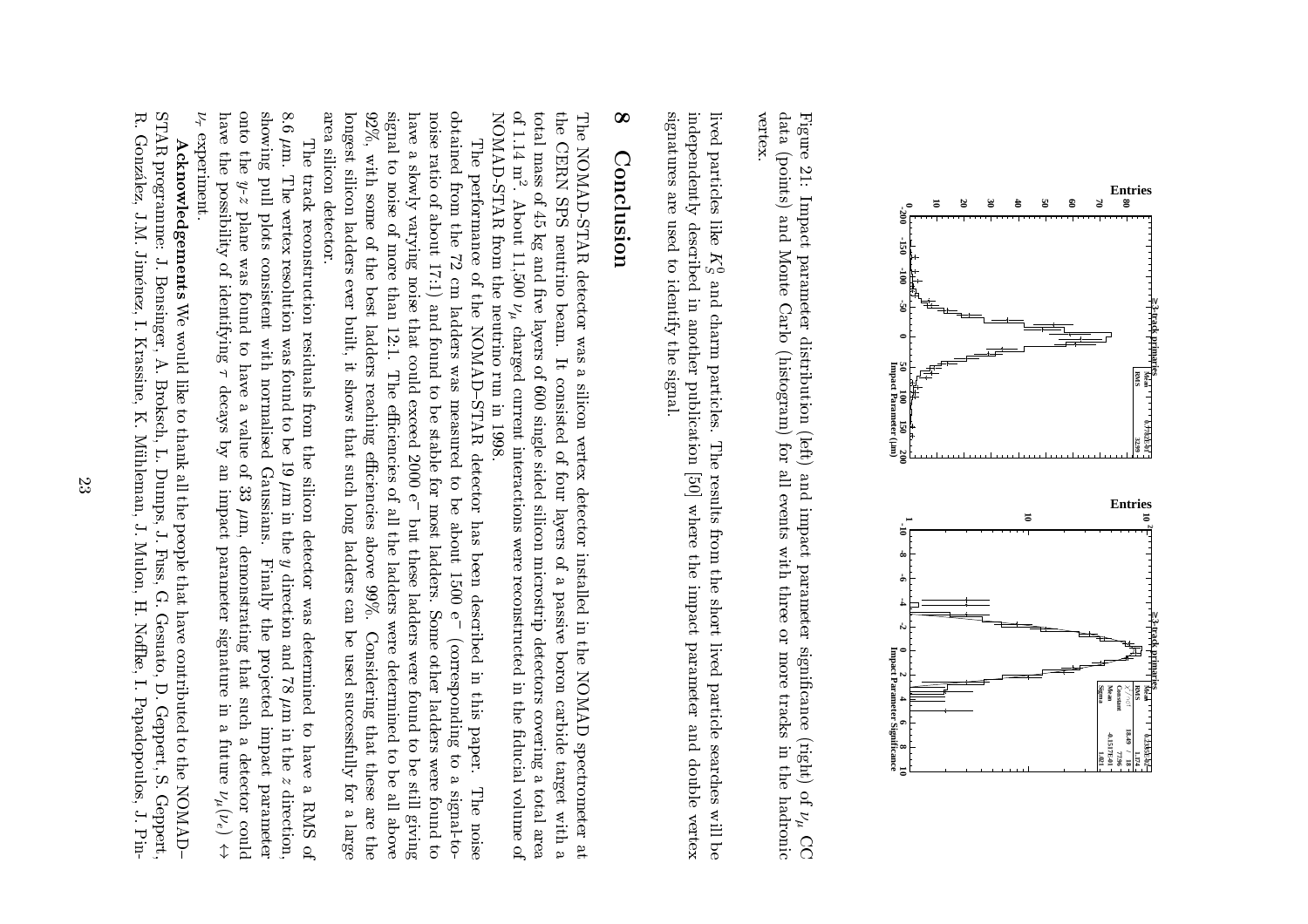ney, C. Ricci, K. Rudolff, M. Smedbäck, M. Tareb, D. Voillat, A. Wellenstein and the encouragement and support of all the NOMAD institutions. F.J.P. Soler was supported by a TMR Fellowship from the European Commission. J. Kokkonen acknowledges support from the Helsinki Institute of Physics, the Academy of Finland, the Magnus Ehrnrooth Foundation, the Foundation for the Commercial and Technical Sciences (KAUTE), the Oskar Oliunu Foundation and the Waldemar von Frenckell Foundation, all from Finland. Funding is also acknowledged from the ARC and DISR (Australia); EP Division (CERN); Institut National de Physique Nucleaire et Physique des Particules (IN2P3, France); Bundesministerium für Bildung und Forschung (Germany); Istituto Nazionale di Fisica Nucleare (INFN, Italy); Institute for Nuclear Research of the Russian Academy of Sciences (Russia); Fonds National Suisse de la Recherche Scienticque, Switzerland; Department of Energy (USA).

## References

- [1] Y. Fukuda et al., The Super Kamiokande Collaboration, Phys. Rev. Lett. 81 (1998) 1562-1567.
- [2] T. Kajita, Nuclear Physics B (Proc. Suppl.) 77 (1999) 123-132.
- [3] W.W.M.Allison et al., Soudan 2 Collaboration, Physics Letters B 449 (1999) 137-144.
- [4] M.Ambrosio et al., MACRO Collaboration, Phys. Lett. B 517 (2001) 59-66.
- [5] Q.R. Ahmad et al., SNO Collaboration, Phys. Rev. Lett. 87 (2001) 071301.
- [6] Q.R. Ahmad et al., SNO Collaboration, Phys. Rev. Lett. 89 (2002) 011301.
- [7] S. Fukuda et al., The Super Kamiokande Collaboration, Phys. Rev. Lett. 86 (2001) 5656-5660.
- [8] W. Hampel et al., GALLEX-Collaboration, Phys. Lett. B 447 (1999) 127-133.
- [9] J.N. Aburashitov et al., SAGE Collaboration, Phys. Rev. Lett. 83 (1999) 4686-4689.
- [10] E. Bellotti, Nuclear Physics B (Proc. Suppl.) 91 (2001) 44-49.
- [11] B. Cleveland et al., Astrop. J. 496 (1998) 505-526.
- [12] V. Barger et al., Phys. Lett. B 537 (2002) 179-186.
- [13] K. Nakamura, Nuclear Physics B (Proc. Suppl.) 91 (2001) 203-209.
- [14] S.H. Ahn et al., Phys. Lett. B 511 (2001) 178-184.
- [15] S.G. Wojcicki, Nuclear Physics B (Proc. Suppl.) 91 (2001) 216-222.
- [16] A. Rubbia, Nuclear Physics B (Proc. Suppl.) 91 (2001) 223-229.
- [17] A. Piepke, Nuclear Physics B (Proc. Suppl.) 91 (2001) 99-104.
- [18] E.Eskut et al., CHORUS Collaboration, Nucl. Instr. and Meth. A401 (1997), 352.
- [19] J. Altegoer et al., The NOMAD Collaboration, Nucl. Instr. and Meth. A404 (1998) 96.
- [20] E.Eskut et al., CHORUS Collaboration, Phys. Lett. B 497 (2001) 8-22.
- [21] P. Astier et al., The NOMAD Collaboration, Nucl. Phys. B 611 (2001) 3-39.
- [22] A. de Santo, Int. J. Mod Phys. A 16 (2001) 4085-4151.
- [23] J.J. Gómez-Cadenas, J.A. Hernando and A. Bueno, Nucl. Instr. and Meth. A378 (1996) 196.